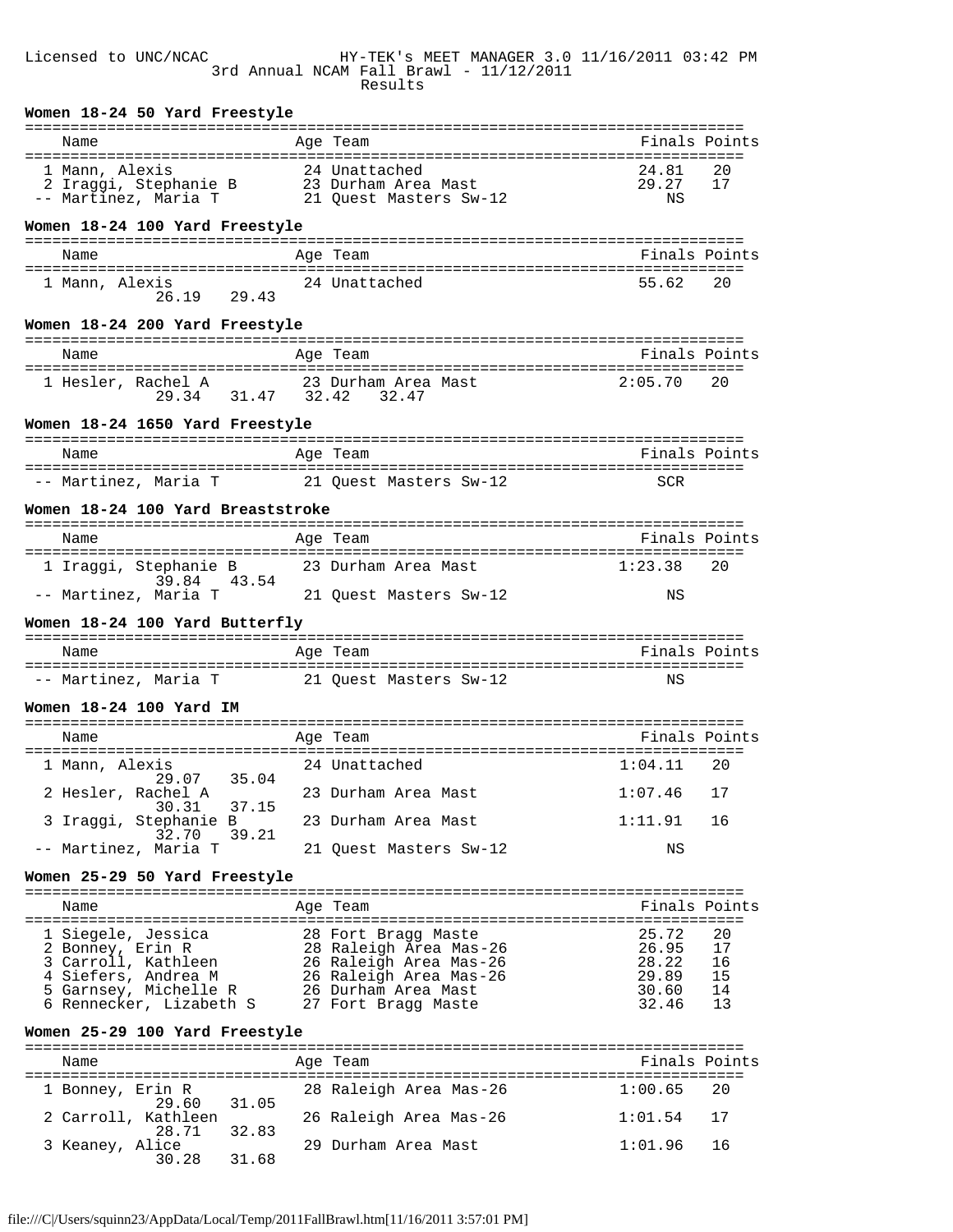| 4 Siefers, Andrea M<br>32.90<br>30.38                | 26 Raleigh Area Mas-26 | 1:03.28<br>- 15                                  |
|------------------------------------------------------|------------------------|--------------------------------------------------|
| 5 Robbins, Mary                                      | 27 One Step Beyond     | 1:03.91<br>$\begin{array}{ccc} & 14 \end{array}$ |
| 33.28<br>30.63<br>6 Gibbs, Sarah A<br>35 74<br>31 57 | 28 SwimMAC Masters-12  | $1:07.31$ 13                                     |

# **Women 25-29 200 Yard Freestyle**

| Name                                      | Age Team                           | Finals Points |
|-------------------------------------------|------------------------------------|---------------|
| 1 Keaney, Alice<br>30.46 32.37            | 29 Durham Area Mast<br>32.96 32.50 | $2:08.29$ 20  |
| 2 Robbins, Mary<br>31.83 34.25            | 27 One Step Beyond<br>35.65 35.81  | $2:17.54$ 17  |
| 3 Rennecker, Lizabeth S<br>42.22<br>38 15 | 27 Fort Bragg Maste<br>44.25 42.54 | $2:47.16$ 16  |

## **Women 25-29 500 Yard Freestyle**

=============================================================================== <del>.</del><br>Finals Points

| wame |                     | Ayc reall               |  |       |              | TIIQID IUIIL |
|------|---------------------|-------------------------|--|-------|--------------|--------------|
|      | 1 Keaney, Alice     | 29 Durham Area Mast     |  |       |              | 5:34.80 20   |
|      | 30.80               | 33.46 34.33 33.78 34.01 |  | 34.12 | 34.11 33.69  |              |
|      | 33.66 32.84         |                         |  |       |              |              |
|      | 2 Robbins, Mary     | 27 One Step Beyond      |  |       | $6:04.40$ 17 |              |
|      | 32.28 34.88         | 36.54 37.44 37.41 37.77 |  |       | 37.54 37.81  |              |
|      | 37.51 35.22         |                         |  |       |              |              |
|      | 3 Siefers, Andrea M | 26 Raleigh Area Mas-26  |  |       | $6:09.82$ 16 |              |
|      | 31.50 33.97         | 35.43 36.55 37.04 37.91 |  |       | 38.85 39.55  |              |
|      | 39.65 39.37         |                         |  |       |              |              |
|      |                     |                         |  |       |              |              |

## **Women 25-29 1650 Yard Freestyle**

| Name             | Age Team           | Finals Points |
|------------------|--------------------|---------------|
| -- Robbins, Mary | 27 One Step Beyond | SCR           |

### **Women 25-29 100 Yard Backstroke**

| Name               |       |       | Age Team |                     | Finals Points |    |
|--------------------|-------|-------|----------|---------------------|---------------|----|
| 1 Siegele, Jessica | 30.90 | 32.70 |          | 28 Fort Bragg Maste | 1:03.60       | 20 |

# **Women 25-29 200 Yard a-bk; b-br; c-fly**

| Name |                                        | Age Team                              | Finals Points |
|------|----------------------------------------|---------------------------------------|---------------|
|      | 1 Garnsey, Michelle R<br>35.59<br>4064 | 26 Durham Area Mast<br>42.83<br>42.03 | 2:41.09<br>20 |

## **Women 25-29 100 Yard Breaststroke**

| Name                  |       |       | Age Team            |  | Finals Points |  |
|-----------------------|-------|-------|---------------------|--|---------------|--|
| 1 Garnsey, Michelle R | 35.06 | 39.50 | 26 Durham Area Mast |  | $1:14.56$ 20  |  |

## **Women 25-29 100 Yard Butterfly**

| Name                              |       | Age Team              | Finals Points |     |
|-----------------------------------|-------|-----------------------|---------------|-----|
| 1 Siegele, Jessica<br>30.76 33.25 |       | 28 Fort Bragg Maste   | 1:04.01       | -20 |
| 2 Keaney, Alice<br>33.07          | 35.89 | 29 Durham Area Mast   | 1:08.96       | 17  |
| 3 Garnsey, Michelle R<br>33.45    | 40.68 | 26 Durham Area Mast   | 1:14.13       | 16  |
| 4 Gibbs, Sarah A<br>36.56         | 41.38 | 28 SwimMAC Masters-12 | 1:17.94       | 15  |

## **Women 25-29 100 Yard IM**

| Name                                 | Age Team                        | Finals Points |
|--------------------------------------|---------------------------------|---------------|
| 1 Garnsey, Michelle R<br>33.60 36.07 | 26 Durham Area Mast             | $1:09.67$ 20  |
| 2 Carroll, Kathleen<br>32.96         | 26 Raleigh Area Mas-26<br>38.42 | $1:11.38$ 17  |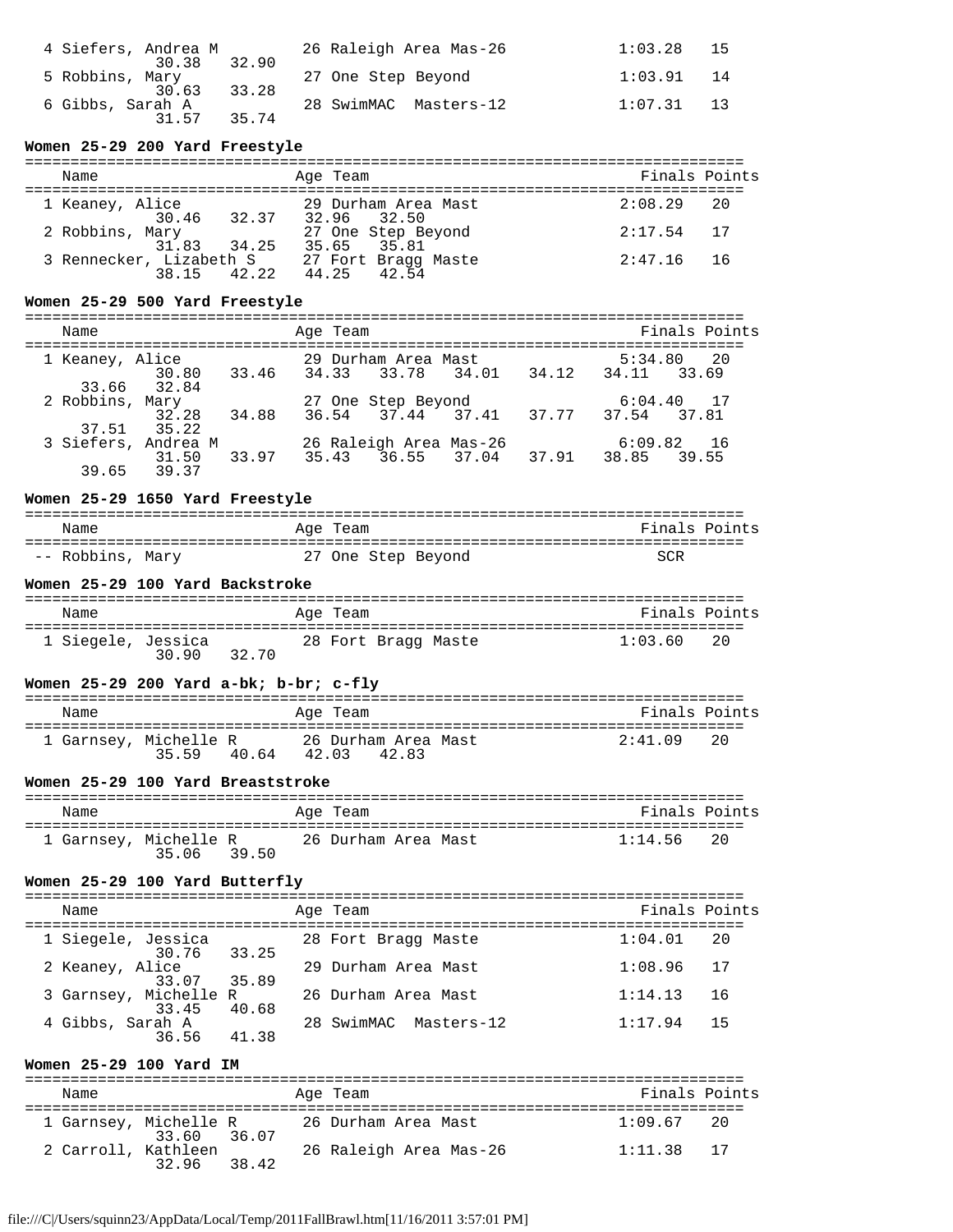| 3 Gibbs, Sarah A                                                          | 28 SwimMAC Masters-12 | 1:15.96 16 |  |
|---------------------------------------------------------------------------|-----------------------|------------|--|
| 35.33 40.63<br>4 Rennecker, Lizabeth S 27 Fort Bragg Maste<br>38.96 44.49 |                       | 1:23.45 15 |  |

#### **Women 30-34 50 Yard Freestyle**

| Name                                                                                    | Age Team                                                                                 | Finals Points                                                  |
|-----------------------------------------------------------------------------------------|------------------------------------------------------------------------------------------|----------------------------------------------------------------|
| 1 Selema, Frances<br>2 Ouattropani, LeeAnne<br>3 Sanchez, Teresa L<br>4 Clayton, Teresa | 30 YMCA Of the Tria<br>32 YMCA Of the Tria<br>31 Durham Area Mast<br>31 Durham Area Mast | 27.50<br>- 20<br>29.18<br>17<br>31.33<br>-16<br>34.34<br>$-15$ |

## **Women 30-34 100 Yard Freestyle**

===============================================================================

| Name                                  | Age Team               | Finals Points |
|---------------------------------------|------------------------|---------------|
| 1 Selema, Frances<br>31.22<br>29.40   | 30 YMCA Of the Tria    | 1:00.62<br>20 |
| 2 Blue, Laura E<br>33.17<br>29.79     | 32 Durham Area Mast    | 1:02.96<br>17 |
| 3 Old, Catherine A<br>32.74<br>31.79  | 34 Triad Masters Sw-21 | 1:04.53<br>16 |
| 4 Sanchez, Teresa L<br>35.46<br>32.09 | 31 Durham Area Mast    | 15<br>1:07.55 |
| 5 Clayton, Teresa<br>40.48<br>36.73   | 31 Durham Area Mast    | 1:17.21<br>14 |

# **Women 30-34 200 Yard Freestyle**

=============================================================================== Finals Points

| 1 Selema, Frances           | 31.54 34.13 | 30 YMCA Of the Tria<br>34.66 33.62    | 2:13.95<br>- 20 |
|-----------------------------|-------------|---------------------------------------|-----------------|
| 2 Blue, Laura E             | 30.68 34.26 | 32 Durham Area Mast<br>35.49 35.31    | $2:15.74$ 17    |
| 3 Old, Catherine A<br>33.42 | 36.72       | 34 Triad Masters Sw-21<br>37.88 35.59 | 2:23.61 16      |
| 4 Clayton, Teresa<br>38 16  | 41.20       | 31 Durham Area Mast<br>44.70 44.61    | $2:48.67$ 15    |

# **Women 30-34 500 Yard Freestyle**

===============================================================================

| Name                |                      |       | Age Team          |                                          |       |                   | Finals Points |
|---------------------|----------------------|-------|-------------------|------------------------------------------|-------|-------------------|---------------|
| 1 Blue, Laura E     |                      |       |                   | 32 Durham Area Mast                      |       |                   | $5:56.39$ 20  |
|                     | 31.46<br>37.12 35.75 | 34.54 | 35.60 35.97 36.45 |                                          |       | 36.35 36.42 36.73 |               |
| 2 Sanchez, Teresa L | 36.14                | 39.01 |                   | 31 Durham Area Mast<br>41.48 41.87 42.52 | 42.55 | 42.14 41.69       | 6:47.92. 17   |
| 41.81               | 38.71                |       |                   |                                          |       |                   |               |

# **Women 30-34 100 Yard Backstroke**

| Name                                  | Age Team               | Finals Points  |
|---------------------------------------|------------------------|----------------|
| 1 Old, Catherine A<br>33.47 37.14     | 34 Triad Masters Sw-21 | 1:10.61<br>2.0 |
| 2 Ouattropani, LeeAnne<br>36.13 37.83 | 32 YMCA Of the Tria    | $1:13.96$ 17   |

## **Women 30-34 200 Yard a-bk; b-br; c-fly**

| Name |                            |       | Age Team |                                 | Finals Points |  |
|------|----------------------------|-------|----------|---------------------------------|---------------|--|
|      | 1 Old, Catherine A<br>3594 | 40.05 | 42.74    | 34 Triad Masters Sw-21<br>41 00 | 2:39.73 20    |  |

# **Women 30-34 100 Yard Breaststroke**

| Name |                             |       | Age Team |                  | Finals Points |  |
|------|-----------------------------|-------|----------|------------------|---------------|--|
|      | 1 Nagle, Cynthia A<br>36.21 | 43 04 |          | 33 Duke Aquatics | $1:19.25$ 20  |  |

# **Women 30-34 100 Yard Butterfly**

| --   | --------------------------------- | . <u>.</u><br>---             |
|------|-----------------------------------|-------------------------------|
| Name | ົຕ≏<br>A                          | –<br>$\sim$ $\sim$<br>~<br>ہں |
| $ -$ |                                   |                               |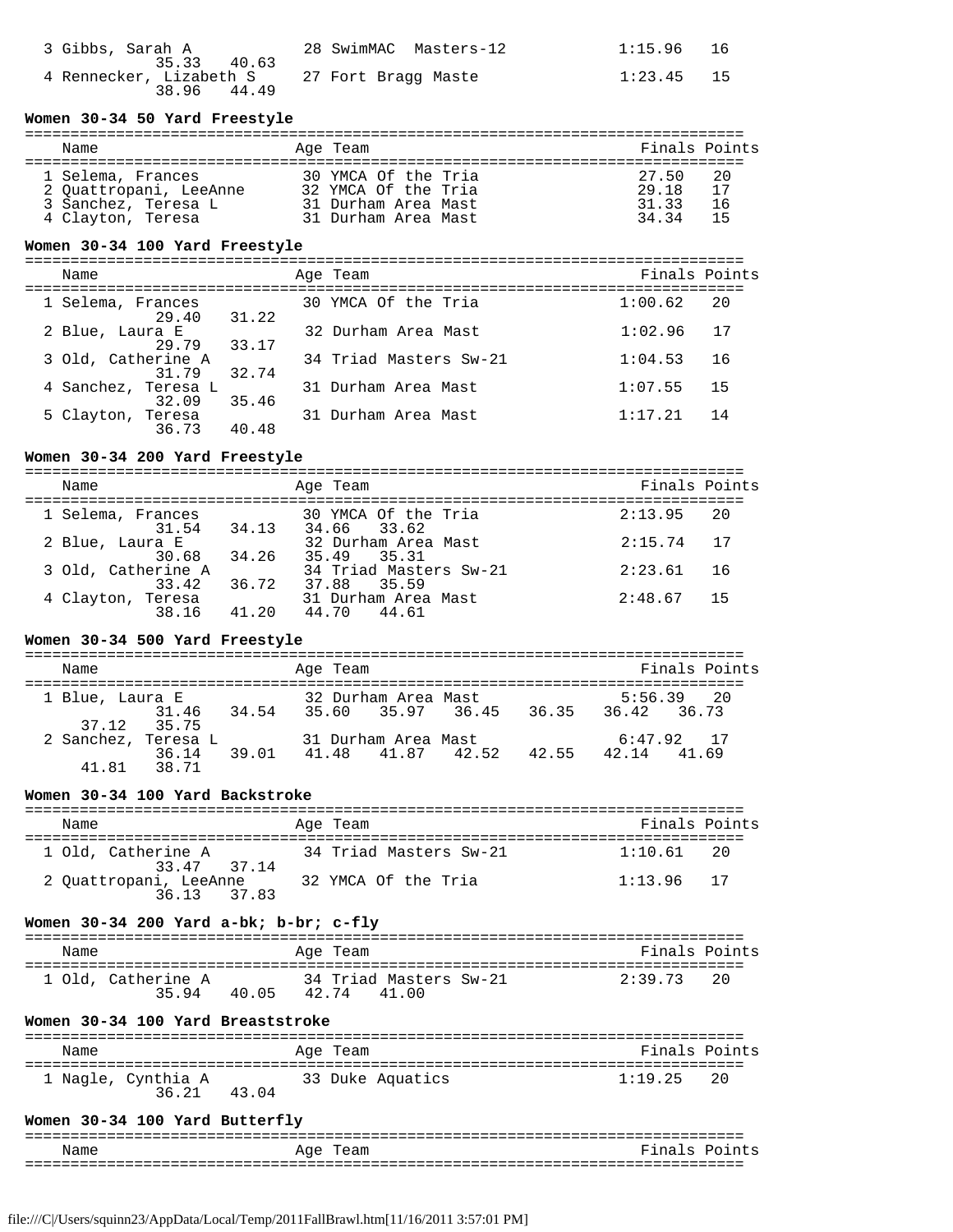| 1 Sanchez, Teresa L |  |             | 31 Durham Area Mas |  |
|---------------------|--|-------------|--------------------|--|
|                     |  | 40.51 46.82 |                    |  |

#### **Women 30-34 100 Yard IM**

| Name                                  | Age Team               | Finals Points  |
|---------------------------------------|------------------------|----------------|
| 1 Selema, Frances<br>30.94 37.68      | 30 YMCA Of the Tria    | 1:08.62<br>-20 |
| 2 Old, Catherine A<br>33.32 40.06     | 34 Triad Masters Sw-21 | 1:13.38<br>17  |
| 3 Nagle, Cynthia A<br>34.27 39.83     | 33 Duke Aquatics       | 1:14.10<br>16  |
| 4 Quattropani, LeeAnne<br>33.80 42.10 | 32 YMCA Of the Tria    | 15<br>1:15.90  |

## **Women 35-39 50 Yard Freestyle**

| Name           | Age Team            | Finals Points |
|----------------|---------------------|---------------|
| -- Hunn, Meg A | 37 YMCA Of the Tria | ΝS            |

# **Women 35-39 100 Yard Freestyle**

| Name                                                         | Age Team            | Finals Points |  |
|--------------------------------------------------------------|---------------------|---------------|--|
| 1 Weeks-Honnold, Heather L 38 One Step Beyond<br>30.04 32.73 |                     | $1:02.77$ 20  |  |
| 2 Barker, Jennifer<br>3339<br>36.96                          | 35 YMCA Of the Tria | $1:10.35$ 17  |  |

# **Women 35-39 200 Yard Freestyle**

| Name          |                | Age Team                              | Finals Points |
|---------------|----------------|---------------------------------------|---------------|
| 1 Hunn, Meg A | 34.98<br>39.97 | 37 YMCA Of the Tria<br>41 54<br>40.56 | 2:37 05<br>20 |

## **Women 35-39 500 Yard Freestyle**

| Name                                          |       | Age Team |                                          |       | Finals Points               |
|-----------------------------------------------|-------|----------|------------------------------------------|-------|-----------------------------|
| 1 Hunn, Meg A<br>35.42 39.51<br>41.39 40.02   |       |          | 37 YMCA Of the Tria<br>40.92 41.35 41.61 | 42.11 | $6:46.64$ 20<br>42.09 42.22 |
| 2 Barker, Jennifer<br>35.61<br>39 67<br>42 05 | 39.96 |          | 35 YMCA Of the Tria<br>41.31 41.78 42.00 | 42.41 | 6:48.83 17<br>41.92. 42.12  |

## **Women 35-39 100 Yard Backstroke**

| Name  | Age Team                                               | Finals Points |
|-------|--------------------------------------------------------|---------------|
| 36.60 | 1 Weeks-Honnold, Heather L 38 One Step Beyond<br>39.70 | 1:16.30<br>20 |

## **Women 35-39 200 Yard a-bk; b-br; c-fly**

| Name                                           |  | Age Team | Finals Points |  |
|------------------------------------------------|--|----------|---------------|--|
| -- Weeks-Honnold, Heather L 38 One Step Beyond |  |          | ΝS            |  |

## **Women 35-39 100 Yard Butterfly**

| Name               |       |       | Age Team |                     | Finals Points |    |
|--------------------|-------|-------|----------|---------------------|---------------|----|
| 1 Barker, Jennifer | 40.90 | 46 69 |          | 35 YMCA Of the Tria | 1:27.59       | 20 |

## **Women 40-44 50 Yard Freestyle**

| Name                                                                                                                                       | Age Team                                                                                                                                                     | Finals Points                                                                                          |
|--------------------------------------------------------------------------------------------------------------------------------------------|--------------------------------------------------------------------------------------------------------------------------------------------------------------|--------------------------------------------------------------------------------------------------------|
| 1 Maycock, Cary W<br>2 Dotson, Laura<br>3 Bodin, Sarah<br>4 Long, Sharon L<br>5 Staub, Heidi L<br>6 Wooten, Sharon<br>7 Covington, Sonya L | 43 Greensboro Swimm<br>41 Fort Bragg Maste<br>42 Fireball Masters<br>41 YMCA Of the Tria<br>42 One Step Beyond<br>42 Fireball Masters<br>42 Greensboro Swimm | 28.92<br>-20<br>17<br>29.55<br>30.28<br>16<br>30.88<br>15<br>30.94<br>14<br>13<br>31.78<br>32 49<br>12 |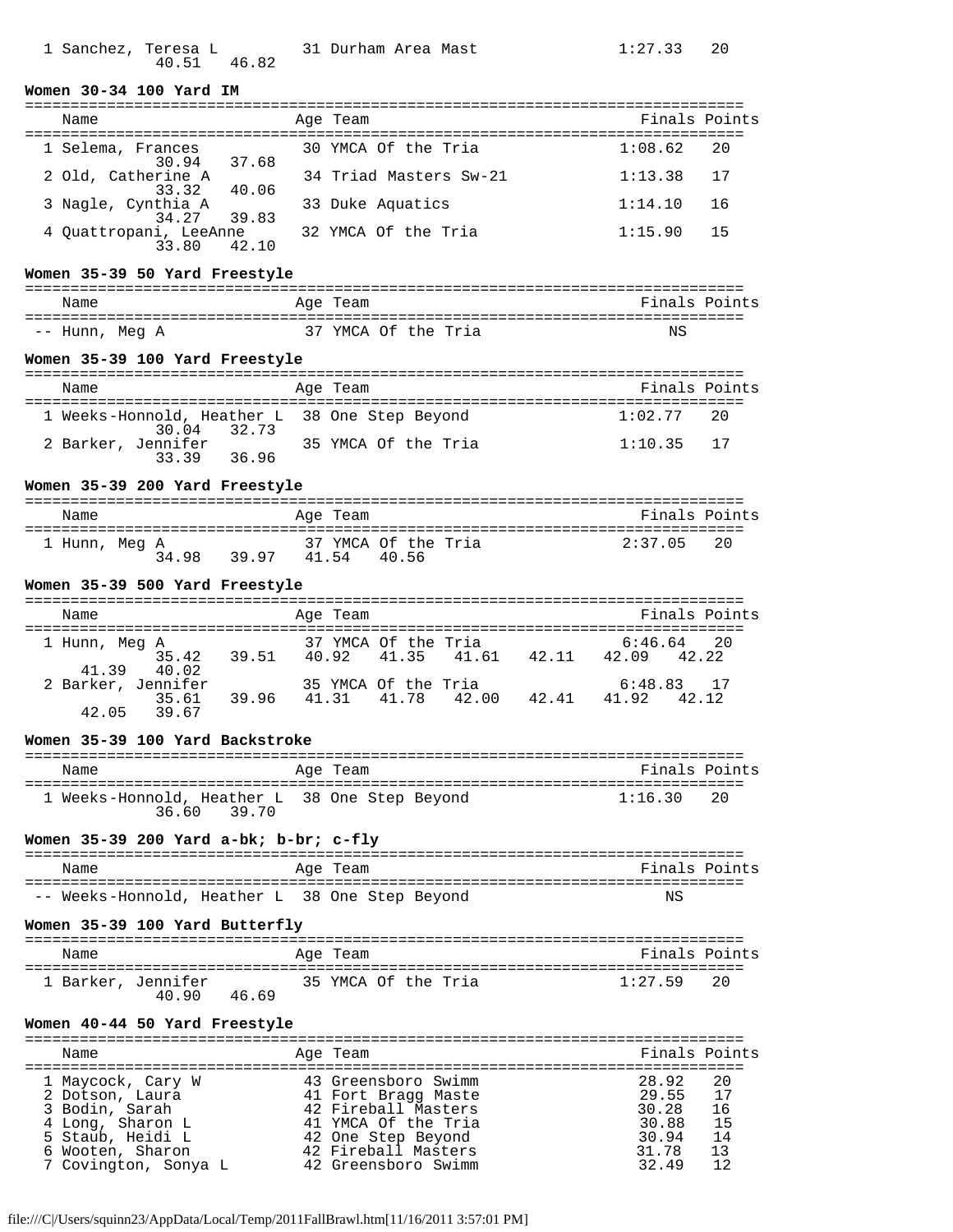8 Scheib, Kirstie S 42 Durham Area Mast 35.37 11 9 Grego, Sonia 42 Durham Area Mast 37.27 9 -- Greene, Dana M 42 Raleigh Area Mas-26 NS

#### **Women 40-44 100 Yard Freestyle**

===============================================================================

| Name                          |       | Age Team              | Finals Points |    |
|-------------------------------|-------|-----------------------|---------------|----|
| 1 Maycock, Cary W<br>31.37    | 32.67 | 43 Greensboro Swimm   | 1:04.04       | 20 |
| 2 Bodin, Sarah<br>31.69       | 35.35 | 42 Fireball Masters   | 1:07.04       | 17 |
| 3 Staub, Heidi L<br>32.62     | 34.62 | 42 One Step Beyond    | 1:07.24       | 16 |
| 4 Long, Sharon L<br>32.18     | 36.84 | 41 YMCA Of the Tria   | 1:09.02       | 15 |
| 5 Wooten, Sharon<br>33.41     | 36.10 | 42 Fireball Masters   | 1:09.51       | 14 |
| 6 Dempsey, Michelle<br>34.21  | 37.18 | 41 SwimMAC Masters-12 | 1:11.39       | 13 |
| 7 Wall, Janet E<br>33.98      | 37.76 | 43 SwimMAC Masters-12 | 1:11.74       | 12 |
| 8 Covington, Sonya L<br>34.80 | 38.26 | 42 Greensboro Swimm   | 1:13.06       | 11 |
| 9 Grego, Sonia<br>37.99       | 41.61 | 42 Durham Area Mast   | 1:19.60       | 9  |

## **Women 40-44 200 Yard Freestyle**

=============================================================================== Name Age Team Finals Points =============================================================================== 1 Williams, Heidi 42 Durham Area Mast 2:10.68 20 30.88 32.89 33.83 33.08 2 Hogan, Patricia S 42 North Carolina A-25 2:23.49 17  $33.45$   $36.36$   $37.15$   $36.53$  3 Staub, Heidi L 42 One Step Beyond 2:26.96 16  $33.23$   $37.22$   $38.52$   $37.99$ 4 Covington, Sonya L<sub>1</sub>, 42 Greensboro Swimm 2:44.94 15  $34.53$   $2:10.41$ 5 Greer, Shawn E 1, 2008 42 Greensboro Swimm 2:46.67 14  $37.07$   $40.93$   $44.22$   $44.45$ -- Bodin, Sarah 12 Fireball Masters NS -- Dempsey, Michelle 41 SwimMAC Masters-12 NS

## **Women 40-44 500 Yard Freestyle**

| Name                                              | Age Team                                  | Finals Points     |
|---------------------------------------------------|-------------------------------------------|-------------------|
| 1 Williams, Heidi             42 Durham Area Mast |                                           | 5:38.40 20        |
| 33.55<br>31.19                                    | 34.26 34.70<br>34.24                      | 34.46 34.17 34.64 |
| 34.08 33.11                                       |                                           |                   |
| 2 Hogan, Patricia S                               | 42 North Carolina A-25                    | 6:16.22 17        |
| 33.86                                             | 36.53 37.68 38.19 38.87 38.23 38.39 38.73 |                   |
| 38.87 36.87                                       |                                           |                   |
| 3 Maycock, Cary W                                 | 43 Greensboro Swimm                       | $6:26.55$ 16      |
| 33.11 36.42                                       | 38.77 39.45 39.87 40.01 40.12 39.62       |                   |
| 40.20 38.98                                       |                                           |                   |
| 4 Wall, Janet E                                   | 43 SwimMAC Masters-12                     | 7:21.73 15        |
| 41.89<br>37.19                                    | 45.02 46.84 46.97 46.95                   | 46.65 45.99       |
| 43.98 40.25                                       |                                           |                   |
| 5 Richey, Jennifer S           40 Unattached      |                                           | 9:11.46 14        |
| 45.19<br>51.90                                    | 56.65 57.53 57.57<br>55.19                | 59.53<br>58.84    |
| 56.70 52.36                                       |                                           |                   |

#### **Women 40-44 1650 Yard Freestyle**

| Name                                  |                                  |                                  | Age Team                         |                                                |                                  |                                  | Finals Points                                      |
|---------------------------------------|----------------------------------|----------------------------------|----------------------------------|------------------------------------------------|----------------------------------|----------------------------------|----------------------------------------------------|
| 1 Williams,<br>36.57<br>37.11         | Heidi<br>33.05<br>36.75<br>36.84 | 35.80<br>36.97<br>37.15          | 36.65<br>37.37<br>36.73          | 42 Durham Area Mast<br>36.79<br>37.02<br>36.71 | 36.90<br>36.93<br>36.91          | 36.84<br>36.74<br>36.80          | 20<br>20:14.22<br>36.98<br>37.12<br>36.63<br>36.72 |
| 36.78<br>38.01<br>2 Hogan, Patricia S | 37.01                            | 36.71                            | 36.88                            | 36.47<br>42 North Carolina A-25                | 36.63                            | 36.72                            | 38.93<br>21:37.81<br>-17                           |
| 39.81<br>39.66<br>39.75<br>36.91      | 35.10<br>40.04<br>39.53<br>39.49 | 38.09<br>39.70<br>39.65<br>39.42 | 39.29<br>39.88<br>39.97<br>40.02 | 39.24<br>40.09<br>39.24<br>39.57               | 39.41<br>39.87<br>39.22<br>39.78 | 39.85<br>39.44<br>39.20<br>39.17 | 39.76<br>39.86<br>39.55<br>39.36<br>38.89          |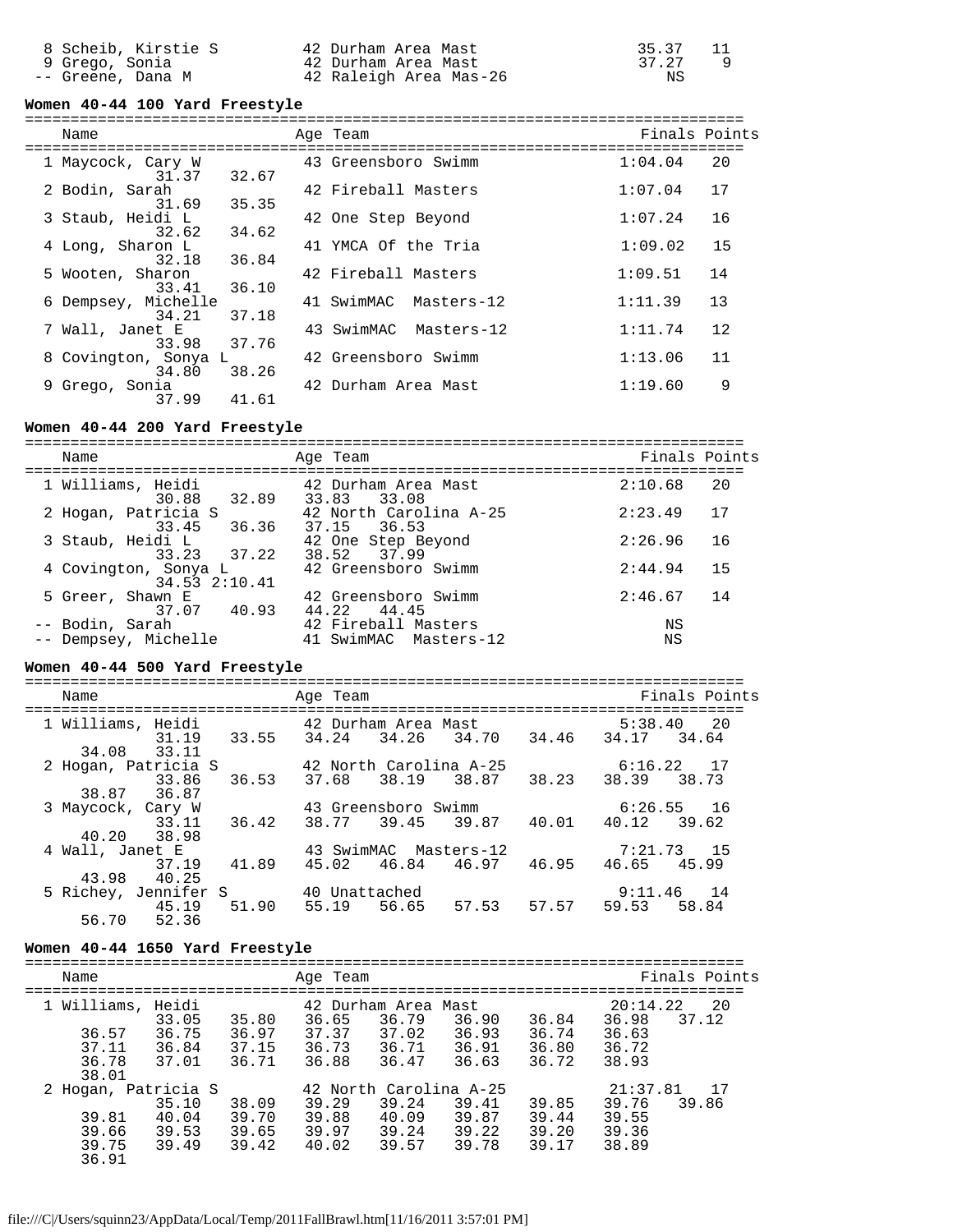| 3 Maycock, Cary W |       |       |       | 43 Greensboro Swimm |       |       | 22:37.99 | -16   |
|-------------------|-------|-------|-------|---------------------|-------|-------|----------|-------|
|                   | 34.45 | 37.94 | 39.83 | 40.72               | 41.45 | 41.75 | 41.45    | 42.18 |
| 41.77             | 41.92 | 42.09 | 41.91 | 41.58               | 42.02 | 42.41 | 41.86    |       |
| 41.50             | 41.35 | 41.43 | 41.64 | 41.71               | 41.59 | 41.93 | 41.59    |       |
| 41.46             | 41.48 | 41.89 | 41.49 | 41.82               | 41.16 | 40.18 | 40.81    |       |
| 39.63             |       |       |       |                     |       |       |          |       |

# **Women 40-44 100 Yard Backstroke**

| Name                         |       | Age Team               | Finals Points |    |
|------------------------------|-------|------------------------|---------------|----|
| 1 Williams, Heidi<br>34.99   | 36.31 | 42 Durham Area Mast    | 1:11.30       | 20 |
| 2 Hogan, Patricia S<br>35.60 | 36.35 | 42 North Carolina A-25 | 1:11.95       | 17 |
| 3 Wooten, Sharon<br>41.39    | 42.36 | 42 Fireball Masters    | 1:23.75       | 16 |
| 4 Dempsey, Michelle<br>42.63 | 43.87 | 41 SwimMAC Masters-12  | 1:26.50       | 15 |
| 5 Wang, Helen<br>43.31       | 47.46 | 41 Duke Aquatics       | 1:30.77       | 14 |
| -- Grego, Sonia<br>46.45     | 49.53 | 42 Durham Area Mast    | DO            |    |

# **Women 40-44 200 Yard a-bk; b-br; c-fly**

| Name                                  | Age Team                              | Finals Points |
|---------------------------------------|---------------------------------------|---------------|
| 1 Williams, Heidi<br>38.18<br>36.51   | 42 Durham Area Mast<br>38.53 37.52    | $2:30.74$ 20  |
| 2 Hogan, Patricia S<br>35.90<br>38.72 | 42 North Carolina A-25<br>39.58 39.07 | $2:33.27$ 17  |
| -- Dempsey, Michelle                  | 41 SwimMAC Masters-12                 | ΝS            |

## **Women 40-44 100 Yard Breaststroke**

| Name                                   | Age Team            | Finals Points  |
|----------------------------------------|---------------------|----------------|
| 1 Dotson, Laura<br>41.55<br>37.90      | 41 Fort Bragg Maste | 1:19.45<br>20  |
| 2 Maycock, Cary W<br>46.27<br>40.70    | 43 Greensboro Swimm | 1:26.97<br>-17 |
| 3 Scheib, Kirstie S<br>51.65<br>47.72  | 42 Durham Area Mast | 1:39.37<br>16  |
| 4 Greer, Shawn E<br>53.27<br>51.40     | 42 Greensboro Swimm | 1:44.67<br>15  |
| 5 Richey, Jennifer S<br>57.61<br>47 74 | 40 Unattached       | 1:45.35<br>14  |

## **Women 40-44 100 Yard Butterfly**

| Name           |       |       | Age Team            | Finals Points |    |
|----------------|-------|-------|---------------------|---------------|----|
| 1 Bodin, Sarah | 35 79 | 41 64 | 42 Fireball Masters | 1:17.43       | 20 |

## **Women 40-44 100 Yard IM**

| Name<br>------------------   |       | Age Team              | Finals Points |    |
|------------------------------|-------|-----------------------|---------------|----|
| 1 Dotson, Laura<br>34.11     | 37.95 | 41 Fort Bragg Maste   | 1:12.06       | 20 |
| 2 Bodin, Sarah<br>34.66      | 40.81 | 42 Fireball Masters   | 1:15.47       | 17 |
| 3 Long, Sharon L<br>35.78    | 42.24 | 41 YMCA Of the Tria   | 1:18.02       | 16 |
| 4 Wooten, Sharon<br>39.17    | 44.44 | 42 Fireball Masters   | 1:23.61       | 15 |
| 5 Wall, Janet E<br>38.80     | 46.63 | 43 SwimMAC Masters-12 | 1:25.43       | 14 |
| 6 Greer, Shawn E<br>41.26    | 46.69 | 42 Greensboro Swimm   | 1:27.95       | 13 |
| 7 Wang, Helen<br>40.67 47.46 |       | 41 Duke Aquatics      | 1:28.13       | 12 |
| 8 Grego, Sonia<br>41.33      | 49.53 | 42 Durham Area Mast   | 1:30.86       | 11 |
| 9 Scheib, Kirstie S<br>46.91 | 48.72 | 42 Durham Area Mast   | 1:35.63       | 9  |

## **Women 45-49 50 Yard Freestyle**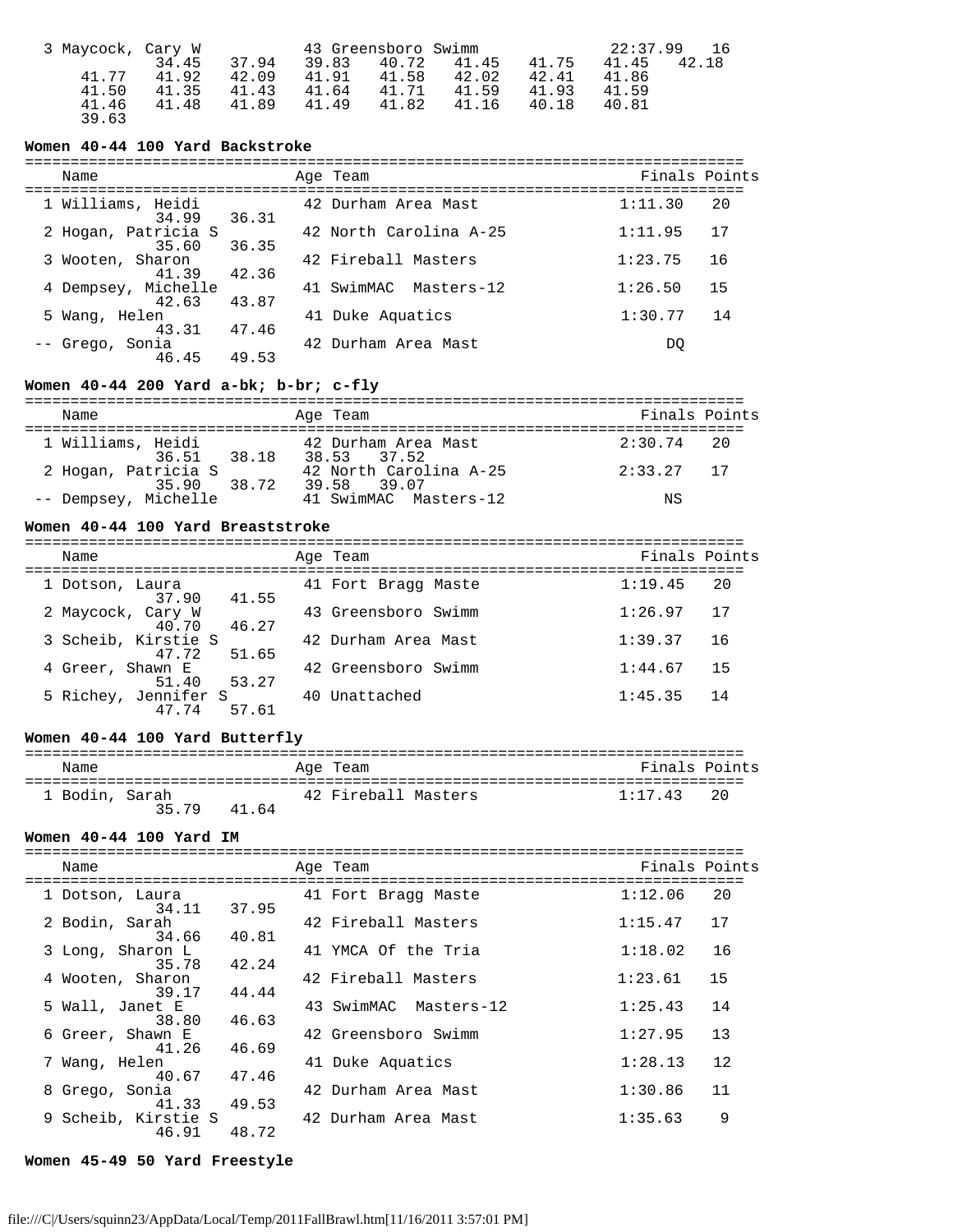| Name                                                                                                                                                | Age Team                                                                                                                                                         | Finals Points                                                                                    |
|-----------------------------------------------------------------------------------------------------------------------------------------------------|------------------------------------------------------------------------------------------------------------------------------------------------------------------|--------------------------------------------------------------------------------------------------|
| 1 Wolff, Celia<br>2 Winters, Julie<br>3 Burns, Molly J<br>4 Ouillen, Diane E<br>5 Lindquist, Dana W<br>6 Tomlin, Elizabeth S<br>-- Harrill, Kiran C | 45 Fort Bragg Maste<br>49 Bowker Aquatic C-38<br>46 Greensboro Swimm<br>48 Greensboro Swimm<br>49 YMCA Of the Tria<br>46 Greensboro Commu<br>45 YMCA Seahorse Sw | 27.38<br>20<br>17<br>29.67<br>30.65<br>- 16<br>31.32<br>15<br>35.11<br>- 14<br>43.33<br>13<br>ΝS |

# **Women 45-49 100 Yard Freestyle**

| Name                                     | Age Team               | Finals Points |    |
|------------------------------------------|------------------------|---------------|----|
| 1 Wolff, Celia<br>29.24 31.14            | 45 Fort Bragg Maste    | 1:00.38       | 20 |
| 2 Lindroos, Pamela M<br>32.98<br>30.04   | 45 Duke Aquatics       | 1:03.02       | 17 |
| 3 Dore, Mary G<br>33.32<br>31.06         | 47 SwimMAC Masters-12  | 1:04.38       | 16 |
| 4 Winters, Julie<br>33.30<br>32.27       | 49 Bowker Aquatic C-38 | 1:05.57       | 15 |
| 5 Ouillen, Diane E<br>35.42<br>33.50     | 48 Greensboro Swimm    | 1:08.92       | 14 |
| 6 Burns, Molly J<br>33.71 35.44          | 46 Greensboro Swimm    | 1:09.15       | 13 |
| 7 Swanson, Christine T<br>36.80<br>40.48 | 49 St Pete Masters-14  | 1:17.28       | 12 |
| 8 Tomlin, Elizabeth S<br>46.91 50.19     | 46 Greensboro Commu    | 1:37.10       | 11 |
| -- Faulkner, Valerie                     | 48 Duke Aquatics       | ΝS            |    |

## **Women 45-49 200 Yard Freestyle**

=============================================================================== Finals Points

| 1 Dore, Mary G<br>33.05 35.29          | 47 SwimMAC Masters-12<br>35.53 33.67  | 20<br>2:17.54 |
|----------------------------------------|---------------------------------------|---------------|
| 2 Ouillen, Diane E                     | 48 Greensboro Swimm                   | 17<br>2:32.88 |
| 34.25 38.05<br>3 Candelaria, Sharron A | 39.72 40.86<br>47 Duke Aquatics       | 2:43.93<br>16 |
| 36.74 40.58<br>4 Swanson, Christine T  | 43.21 43.40<br>49 St Pete Masters-14  | 2:47.75<br>15 |
| 37.62 42.33<br>5 Lindquist, Dana W     | 44.48<br>43.32<br>49 YMCA Of the Tria | 14<br>2:57.45 |
| 38.32 44.97                            | 47.83 46.33                           |               |

# **Women 45-49 500 Yard Freestyle**

| Name                                         | Age Team                                                                                                                            | Finals Points |
|----------------------------------------------|-------------------------------------------------------------------------------------------------------------------------------------|---------------|
|                                              |                                                                                                                                     |               |
|                                              | 1 Schickore, Jutta             46 Doc IU Masters S-16               5:57.98   20<br>32.12 35.20 36.18 36.27 36.45 36.54 36.58 36.72 |               |
| 36.60 35.32                                  |                                                                                                                                     |               |
| 2 Dore, Mary G                               | 47 SwimMAC Masters-12 6:07.75 17                                                                                                    |               |
| 33.69 37.36<br>34.90                         | 37.80 37.62 37.72 1:14.42 37.24 37.29                                                                                               |               |
|                                              | 3 Burns, Molly J                 46 Greensboro Swimm                       6:51.91     16                                           |               |
|                                              |                                                                                                                                     |               |
| 35.33 39.82<br>42.79 40.67                   | 42.00 42.33 42.21 41.60 42.60 42.56                                                                                                 |               |
| 4 Swanson, Christine T 49 St Pete Masters-14 |                                                                                                                                     | 7:25.88 15    |
| 37.51 42.22                                  | 44.53 44.76 45.40<br>46.08                                                                                                          | 46.59 46.77   |
| 47.14 44.88                                  |                                                                                                                                     |               |
| 5 Lindquist, Dana W 49 YMCA Of the Tria      |                                                                                                                                     | $8:19.08$ 14  |
| 37.66 43.45                                  | 47.37 48.98 51.13<br>53.82 54.59                                                                                                    | 56.73         |
| 53.34 52.01                                  |                                                                                                                                     |               |
| -- Faulkner, Valerie                         | 48 Duke Aquatics                                                                                                                    | ΝS            |

# **Women 45-49 1650 Yard Freestyle**

| Name                                                                                       | Age Team                                                                                                                           |                                                                      | Finals Points                                                |
|--------------------------------------------------------------------------------------------|------------------------------------------------------------------------------------------------------------------------------------|----------------------------------------------------------------------|--------------------------------------------------------------|
| 1 Schickore, Jutta<br>32.49<br>36.42<br>36.69<br>36.92<br>36.94<br>36.63<br>36.63<br>34.52 | 46 Doc IU Masters S-16<br>36.54<br>36.34<br>35.81<br>36.71<br>36.26<br>37.10<br>36.57<br>36.52<br>36.80<br>36.97<br>36.52<br>36.42 | 36.10<br>36.52<br>36.82<br>36.49<br>36.84<br>36.46<br>36.67<br>36.86 | 20:01.69<br>-20<br>36.87<br>36.34<br>36.84<br>36.75<br>36.33 |
| -- Dore, Mary G                                                                            | 47 SwimMAC Masters-12                                                                                                              |                                                                      | ΝS                                                           |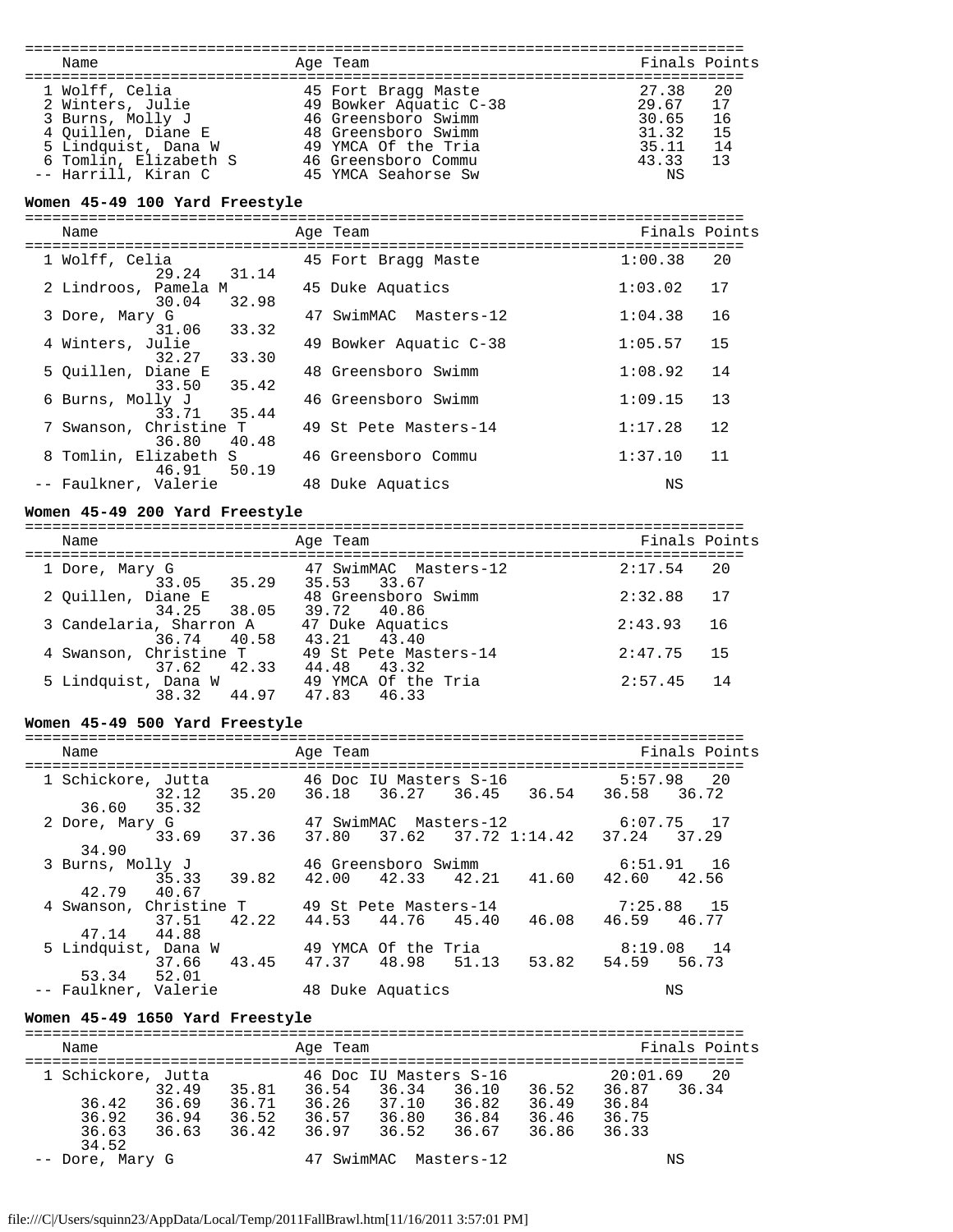| Women 45-49 100 Yard Backstroke                                                           |  |                                                                                                                                              |                            |  |
|-------------------------------------------------------------------------------------------|--|----------------------------------------------------------------------------------------------------------------------------------------------|----------------------------|--|
| Name                                                                                      |  | Age Team                                                                                                                                     | Finals Points              |  |
| 1 Wolff, Celia<br>34.83 37.55                                                             |  | 45 Fort Bragg Maste                                                                                                                          | 1:12.38<br>20              |  |
| 2 Winters, Julie<br>35.15 51.36                                                           |  | 49 Bowker Aquatic C-38                                                                                                                       | 1:26.51<br>17              |  |
| -- Tomlin, Elizabeth S 46 Greensboro Commu<br>$1:01.13$ $1:02.75$                         |  |                                                                                                                                              | DO.                        |  |
| -- Harrill, Kiran C                                                                       |  | 45 YMCA Seahorse Sw                                                                                                                          | ΝS                         |  |
| Women $45-49$ 200 Yard a-bk; b-br; c-fly                                                  |  |                                                                                                                                              |                            |  |
| Name                                                                                      |  | Age Team                                                                                                                                     | Finals Points              |  |
| 1 Lindroos, Pamela M<br>39.27 43.96 44.93 45.27<br>2 Cabialasse 7.44.96 46.000 TH. Markov |  |                                                                                                                                              | 2:53.43<br>20              |  |
|                                                                                           |  |                                                                                                                                              | 3:01.68<br>17              |  |
|                                                                                           |  | 2 Schickore, Jutta 146 Doc IU Masters S-16<br>40.11 45.71 47.89 47.97<br>3 Candelaria, Sharron A 47 Duke Aquatics<br>43.42 45.73 47.49 47.70 | 3:04.34<br>16              |  |
|                                                                                           |  |                                                                                                                                              |                            |  |
| Women 45-49 100 Yard Breaststroke                                                         |  |                                                                                                                                              |                            |  |
| Name                                                                                      |  | Age Team                                                                                                                                     | Finals Points              |  |
| -- Harrill, Kiran C                                                                       |  | 45 YMCA Seahorse Sw                                                                                                                          | ΝS                         |  |
| Women 45-49 100 Yard Butterfly                                                            |  |                                                                                                                                              |                            |  |
| Name                                                                                      |  | Age Team                                                                                                                                     | Finals Points              |  |
| 1 Lindroos, Pamela M 45 Duke Aquatics                                                     |  |                                                                                                                                              | 1:08.23<br>20              |  |
| 32.07 36.16<br>2 Dore, Mary G<br>36.60 42.91                                              |  | 47 SwimMAC Masters-12                                                                                                                        | $1:19.51$ 17               |  |
| 3 Tomlin, Elizabeth S 46 Greensboro Commu<br>55.39 1:03.87                                |  |                                                                                                                                              | 1:59.26<br>16              |  |
| Women 45-49 100 Yard IM                                                                   |  |                                                                                                                                              |                            |  |
| Name                                                                                      |  | Age Team                                                                                                                                     | Finals Points              |  |
| 1 Wolff, Celia                                                                            |  | 45 Fort Bragg Maste                                                                                                                          | 1:12.49<br>20              |  |
| 32.08 40.41<br>2 Winters, Julie<br>34.39 40.67                                            |  | 49 Bowker Aquatic C-38                                                                                                                       | 1:15.06<br>17              |  |
| 3 Quillen, Diane E                                                                        |  | 48 Greensboro Swimm                                                                                                                          | 1:20.33 16                 |  |
| 36.73<br>43.60<br>4 Candelaria, Sharron A<br>43.79<br>38.07                               |  | 47 Duke Aquatics                                                                                                                             | 1:21.86<br>15              |  |
| 5 Tomlin, Elizabeth S<br>58.55<br>56.86                                                   |  | 46 Greensboro Commu                                                                                                                          | 1:55.41<br>14              |  |
| -- Harrill, Kiran C                                                                       |  | 45 YMCA Seahorse Sw                                                                                                                          | ΝS                         |  |
| Women 50-54 50 Yard Freestyle                                                             |  |                                                                                                                                              |                            |  |
| Name                                                                                      |  | Age Team                                                                                                                                     | Finals Points              |  |
| 1 Barrell, Sharon M                                                                       |  |                                                                                                                                              | 30.23<br>20                |  |
| 2 Wiggenhorn, Luann<br>3 Hoffert, Peggy C                                                 |  | 50 Durham Area Mast<br>50 YMCA Of the Tria<br>54 One Step Beyond                                                                             | 40.38<br>17<br>40.99<br>16 |  |
| Women 50-54 100 Yard Freestyle                                                            |  |                                                                                                                                              |                            |  |
| Name                                                                                      |  | Age Team                                                                                                                                     | Finals Points              |  |
| 1 Seay, Nancy                                                                             |  | 52 Greensboro Commu                                                                                                                          | 1:28.93<br>20              |  |
| 46.15<br>42.78<br>2 Wiqqenhorn, Luann                                                     |  | 50 YMCA Of the Tria                                                                                                                          | 17<br>1:31.65              |  |
| 44.62<br>47.03<br>-- Hoffert, Peggy C                                                     |  | 54 One Step Beyond                                                                                                                           | ΝS                         |  |

# **Women 50-54 200 Yard Freestyle**

| __<br>__ |                 | ----           |
|----------|-----------------|----------------|
| Name     | $\sim$<br>- 14. | –<br>ロートへ<br>c |
| ___      |                 |                |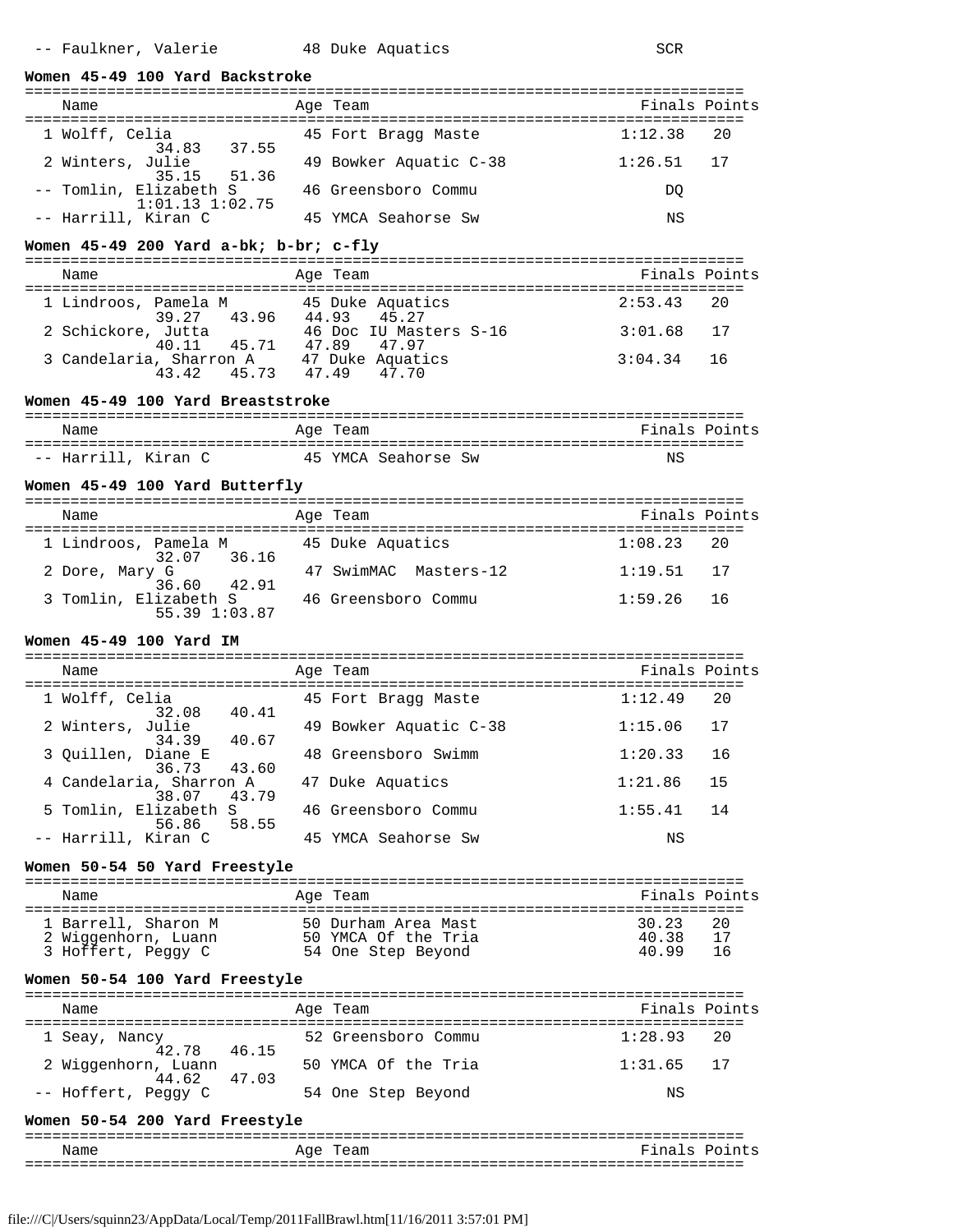| 1 Crowder, Barbara W<br>32.34 34.69      | 54 Duke Aquatics<br>35.65 35.04             | $2:17.72$ 20 |  |
|------------------------------------------|---------------------------------------------|--------------|--|
| 2 Woodard, Alis Rojas                    | 51 SwimMAC Masters-12                       | $2:26.83$ 17 |  |
| 35.79<br>37.12<br>3 Seay, Nancy<br>43 78 | 37.73 36.19<br>52 Greensboro Commu<br>50.67 | $3:20.45$ 16 |  |

# **Women 50-54 500 Yard Freestyle**

| Name  |                                     | Age Team                              | Finals Points                     |
|-------|-------------------------------------|---------------------------------------|-----------------------------------|
|       | 1 Crowder, Barbara W<br>33.06 35.64 | 54 Duke Aquatics<br>36.37 36.83 37.19 | $6:04.64$ 20<br>37.46 37.58 37.47 |
|       | 37.46 35.58                         |                                       |                                   |
|       | 2 Woodard, Alis Rojas               | 51 SwimMAC Masters-12                 | $6:52.31$ 17                      |
| 40.55 | 39.41 42.36<br>38.21                | 43.33 42.31 42.29<br>42.09            | 41.06 40.70                       |

## **Women 50-54 1650 Yard Freestyle**

| Name                           | Age Team            | Finals Points   |
|--------------------------------|---------------------|-----------------|
| 1 Roach, Mary S<br>$1:11 \t29$ | 51 Greensboro Swimm | 39:22.95<br>2.0 |
|                                |                     | 1:13.0112:17.66 |

## **Women 50-54 100 Yard Backstroke**

| Name                | Age Team            | Finals Points |
|---------------------|---------------------|---------------|
| 1 Barrell, Sharon M | 50 Durham Area Mast | 20            |
| 37.98               | 4146                | 1:19.44       |

## **Women 50-54 200 Yard a-bk; b-br; c-fly**

| Name                                    | Age Team                             | Finals Points  |
|-----------------------------------------|--------------------------------------|----------------|
| 1 Woodard, Alis Rojas<br>45 71<br>43 57 | 51 SwimMAC Masters-12<br>44.93 41.86 | 2:56.07<br>2.0 |
| 2 Roach, Mary S<br>$1:03.84$ $3:23.74$  | 51 Greensboro Swimm                  | 4:27.58 17     |

# **Women 50-54 100 Yard Breaststroke**

| Name                                  | Age Team            | Finals Points   |
|---------------------------------------|---------------------|-----------------|
| 1 Seay, Nancy<br>48.47 50.89          | 52 Greensboro Commu | $1:39.36$ 20    |
| 2 Wiggenhorn, Luann<br>51.34<br>58.14 | 50 YMCA Of the Tria | $1:49.48$ 17    |
| 3 Hoffert, Peqqy C<br>53.82 56.20     | 54 One Step Beyond  | 1:50.02<br>- 16 |
| 4 Roach, Mary S<br>54.18 1:01.53      | 51 Greensboro Swimm | 15<br>1:55.71   |

#### **Women 50-54 100 Yard Butterfly**

| Name          | Age Team            | Finals Points |
|---------------|---------------------|---------------|
| 1 Seay, Nancy | 52 Greensboro Commu | $1:40$ $07$   |
| 46.29         | 53.78               | 20            |

#### **Women 50-54 100 Yard IM**

| Name                             | Age Team                     | Finals Points |
|----------------------------------|------------------------------|---------------|
| 1 Seay, Nancy<br>47 19           | 52 Greensboro Commu<br>47.77 | $1:34.96$ 20  |
| 2 Roach, Mary S<br>55.20 1:01.59 | 51 Greensboro Swimm          | $1:56.79$ 17  |

## **Women 55-59 50 Yard Freestyle**

| Name                             | Age Team                                      | Finals Points          |
|----------------------------------|-----------------------------------------------|------------------------|
| 1 Ruebel, Deb<br>2 Hartzell, Liz | 55 Bowker Aquatic C-38<br>57 YMCA Of the Tria | 35 69<br>- 20<br>43 29 |

## **Women 55-59 100 Yard Freestyle**

===============================================================================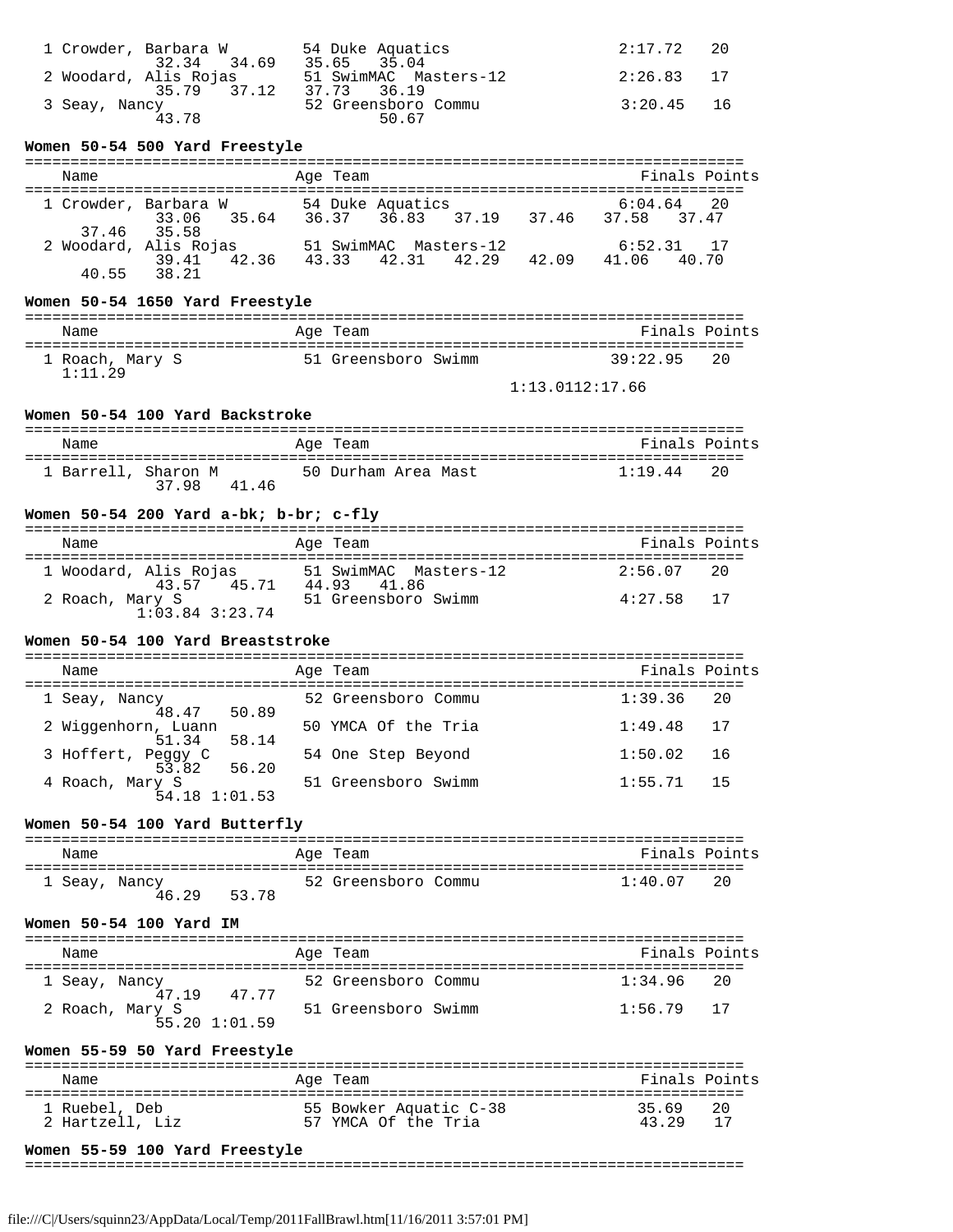| Name                                                      |                   | Age Team                                                 | Finals Points                         |               |
|-----------------------------------------------------------|-------------------|----------------------------------------------------------|---------------------------------------|---------------|
| ===================================<br>1 Amick, Beverly O |                   | 57 Bowker Aquatic C-38                                   | 1:06.50                               | 20            |
| 32.01<br>2 Ruebel, Deb                                    | 34.49             | 55 Bowker Aquatic C-38                                   | 1:21.60                               | 17            |
| 38.41<br>3 Hartzell, Liz                                  | 43.19             | 57 YMCA Of the Tria                                      | 1:35.17                               | 16            |
| 45.15<br>-- Adams, Vivian                                 | 50.02             | 57 One Step Beyond                                       | ΝS                                    |               |
| Women 55-59 200 Yard Freestyle                            |                   |                                                          |                                       |               |
| Name                                                      |                   | Age Team                                                 | Finals Points                         |               |
|                                                           |                   |                                                          |                                       |               |
| 1 Amick, Beverly O                                        |                   | erly 0 57 Bowker Aquatic C-38<br>33.27 37.27 38.17 37.06 | 2:25.77                               | 20            |
| 2 Ruebel, Deb                                             | 39.44 45.25 48.05 | 55 Bowker Aquatic C-38<br>48.83                          | 3:01.57                               | 17            |
| 3 Richardson, Anita                                       | 47.79 53.47 54.54 | 56 Performance Aqua<br>52.76                             | 3:28.56                               | 16            |
| Women 55-59 500 Yard Freestyle                            |                   |                                                          |                                       |               |
| Name                                                      |                   | Age Team                                                 | Finals Points                         |               |
| 1 Ruebel, Deb                                             |                   | 55 Bowker Aquatic C-38                                   | 8:04.05                               | 20            |
| 42.90<br>47.94<br>48.80                                   | 47.80 49.64       | 49.78                                                    | 49.13 50.47 48.89 48.70               |               |
| 2 Richardson, Anita<br>48.01                              | 53.39             | 56 Performance Aqua<br>54.54<br>55.49                    | 9:01.44<br>55.69 55.58 56.16<br>55.44 | 17            |
| 52.54<br>54.60<br>-- Adams, Vivian                        |                   | 57 One Step Beyond                                       | ΝS                                    |               |
| Women 55-59 1650 Yard Freestyle                           |                   |                                                          |                                       |               |
| Name                                                      |                   | Age Team                                                 | Finals Points                         |               |
|                                                           |                   |                                                          |                                       |               |
| -- Smith, Alison J                                        |                   | 57 SwimMAC Masters-12                                    | ΝS                                    |               |
| Women 55-59 100 Yard Backstroke                           |                   |                                                          |                                       |               |
| Name                                                      |                   | Age Team                                                 | Finals Points                         |               |
| 1 Amick, Beverly O                                        |                   | 57 Bowker Aquatic C-38                                   | $1:16.63$<br>$1:37.83$                | 20            |
| 2 Smith, Alison J<br>49.03                                | 48.80             | 57 SwimMAC Masters-12                                    |                                       | 17            |
| 3 Richardson, Anita<br>48.67                              | 50.35             | 56 Performance Aqua                                      | 1:39.02                               | 16            |
| Women 55-59 200 Yard a-bk; b-br; c-fly                    |                   |                                                          |                                       |               |
| Name                                                      |                   | Age Team                                                 |                                       | Finals Points |
| 1 Smith, Alison J                                         |                   | 57 SwimMAC Masters-12                                    | 3:26.46                               | 20            |
| 48.08<br>-- Richardson, Anita                             | 53.17<br>52.01    | 53.20<br>56 Performance Aqua                             | ΝS                                    |               |
| -- Adams, Vivian                                          |                   | 57 One Step Beyond                                       | ΝS                                    |               |
| Women 55-59 100 Yard Breaststroke                         |                   |                                                          |                                       |               |
| Name                                                      |                   | Age Team                                                 | Finals Points                         |               |
| 1 Smith, Alison J                                         |                   | 57 SwimMAC Masters-12                                    | 1:39.22                               | 20            |
| 48.06<br>-- Richardson, Anita                             | 51.16             | 56 Performance Aqua                                      | ΝS                                    |               |
| Women 55-59 100 Yard Butterfly                            |                   |                                                          |                                       |               |
| Name                                                      |                   | Age Team                                                 | Finals Points                         |               |
| 1 Smith, Alison J                                         |                   | 57 SwimMAC Masters-12                                    | 1:43.13                               | 20            |
| 49.49                                                     | 53.64             |                                                          |                                       |               |
| -- Amick, Beverly O                                       |                   | 57 Bowker Aquatic C-38                                   | ΝS                                    |               |
| Women 55-59 100 Yard IM                                   |                   |                                                          |                                       |               |
| Name                                                      |                   | Age Team                                                 | Finals Points                         |               |
| l Amick, Beverly O<br>35.78                               | 41.69             | 57 Bowker Aquatic C-38                                   | 1:17.47                               | 20            |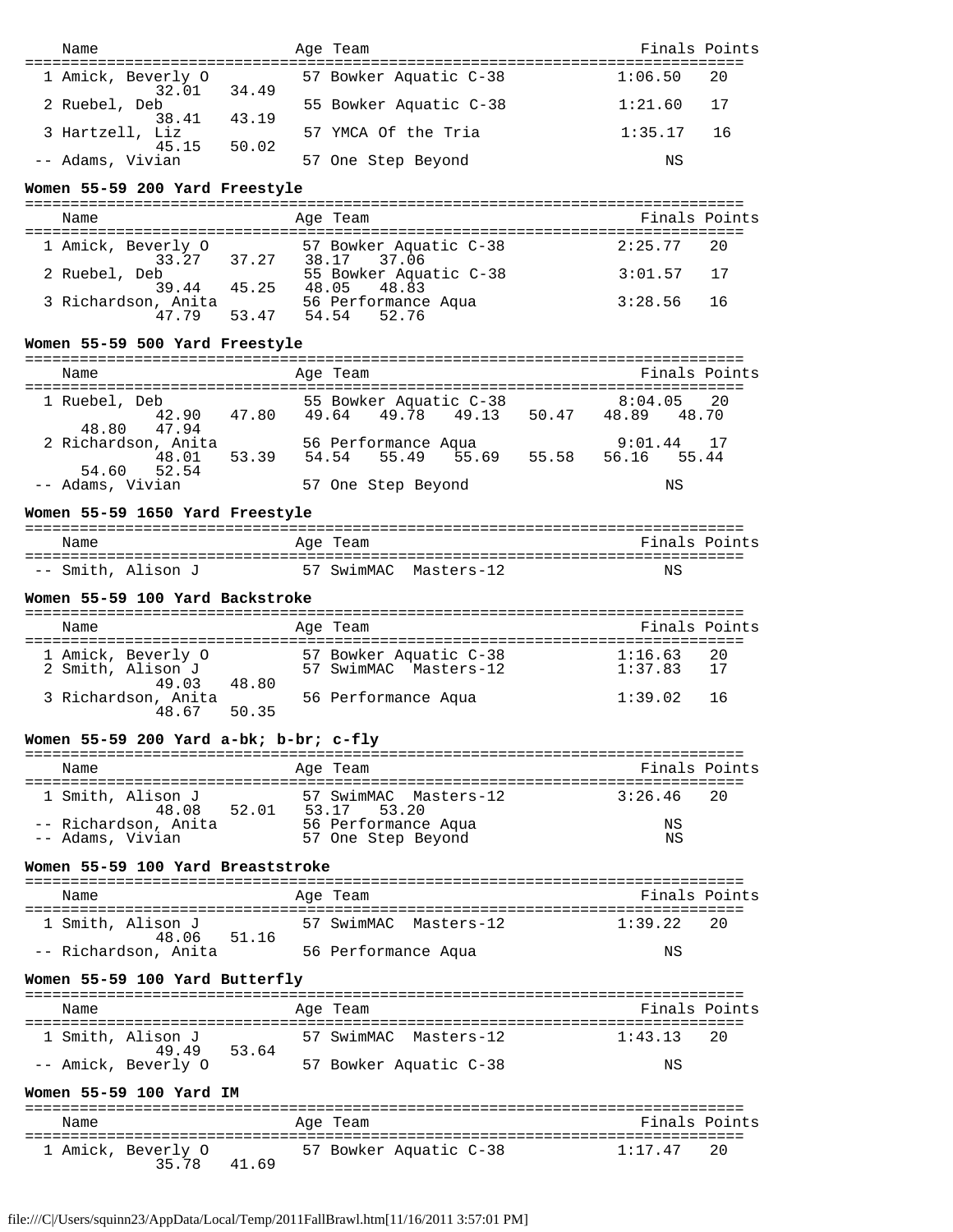| 2 Ruebel, Deb                                                                                                                 | 55 Bowker Aquatic C-38                                                   | 1:38.14        | 17            |
|-------------------------------------------------------------------------------------------------------------------------------|--------------------------------------------------------------------------|----------------|---------------|
| 44.43<br>53.71                                                                                                                |                                                                          |                |               |
| Women 65-69 50 Yard Freestyle                                                                                                 |                                                                          |                |               |
| Name                                                                                                                          | Age Team                                                                 |                | Finals Points |
| 1 Hovey, Mary Anna              68 Durham Area Mast<br>2 Perryman, Sue                 67 Durham Area Mast<br>2 Perryman, Sue |                                                                          | 41.36<br>49.54 | 20<br>17      |
| Women 65-69 100 Yard Freestyle                                                                                                |                                                                          |                |               |
| Name                                                                                                                          | Age Team                                                                 | Finals Points  |               |
| 1 Hovey, Mary Anna 68 Durham Area Mast<br>$47.42$ $48.62$                                                                     |                                                                          | 1:36.04        | 20            |
| Women 65-69 500 Yard Freestyle                                                                                                |                                                                          |                |               |
| Name                                                                                                                          | Age Team                                                                 |                | Finals Points |
| 1 Perryman, Sue<br>52.33<br>1:01.03<br>56.20                                                                                  | 67 Durham Area Mast<br>58.67 59.62 1:00.43 1:00.93 1:00.18 58.49 1:00.35 | 9:48.23        | 20            |
| Women 65-69 100 Yard Backstroke                                                                                               |                                                                          |                |               |
| Name                                                                                                                          | Age Team                                                                 |                | Finals Points |
| 1 Hovey, Mary Anna                                                                                                            | 68 Durham Area Mast                                                      | 1:54.57        | 20            |
| 56.33<br>58.24<br>-- Perryman, Sue                                                                                            | 67 Durham Area Mast                                                      | ΝS             |               |
| Women 65-69 100 Yard Breaststroke                                                                                             |                                                                          |                |               |
|                                                                                                                               |                                                                          |                | Finals Points |
| Name                                                                                                                          | Age Team                                                                 |                |               |
| 1 Perryman, Sue<br>$1:09.60$ $1:16.99$                                                                                        | 67 Durham Area Mast                                                      | 2:26.59        | 20            |
|                                                                                                                               |                                                                          |                |               |
| Women 65-69 100 Yard IM                                                                                                       |                                                                          |                |               |
|                                                                                                                               |                                                                          |                |               |
| Name                                                                                                                          | Age Team                                                                 | Finals Points  |               |
| 1 Hovey, Mary Anna<br>59.80<br>54.70                                                                                          | 68 Durham Area Mast                                                      | 1:54.50        | 20            |
| 2 Perryman, Sue<br>$1:03.73$ $1:12.95$                                                                                        | 67 Durham Area Mast                                                      | 2:16.68        | 17            |
| Men 18-24 50 Yard Freestyle                                                                                                   |                                                                          |                |               |
| Name                                                                                                                          | Age Team                                                                 |                | Finals Points |
|                                                                                                                               |                                                                          |                |               |
| 1 Hafkin, Josh<br>2 Allsopp, David                                                                                            |                                                                          | 21.51<br>23.39 | 20<br>17      |
| 3 Glenister, Roland T                                                                                                         | 23 Ward's Swim Club-10<br>23 Raleigh Area Mas-26<br>24 Fort Bragg Maste  | 24.94          | 16            |
| 4 Dillon, Scott T                                                                                                             | 22 Raleigh Area Mas-26                                                   | 24.99          | 15            |
| Men 18-24 100 Yard Freestyle                                                                                                  |                                                                          |                |               |
| Name                                                                                                                          | Age Team                                                                 | Finals Points  |               |
| 1 Adams, Taylor N                                                                                                             | 19 Raleigh Area Mas-26                                                   | 53.82          | 20            |
| 28.22<br>25.60<br>2 Handziuk, Bradley C<br>32.04<br>28.86                                                                     | 24 Durham Area Mast                                                      | 1:00.90        | 17            |
| Men 18-24 200 Yard Freestyle                                                                                                  |                                                                          |                |               |
| Name                                                                                                                          | Age Team                                                                 | Finals Points  |               |
| l Allsopp, David                                                                                                              | 23 Raleigh Area Mas-26                                                   | 1:56.14        | 20            |
| avid<br>27.44 29.67<br>2 Adams, Taylor N                                                                                      | 29.69<br>29.34<br>19 Raleigh Area Mas-26                                 | 1:56.27        | 17            |
| 26.27<br>29.05                                                                                                                | 30.53<br>30.42                                                           |                |               |
| Men 18-24 1650 Yard Freestyle                                                                                                 |                                                                          |                |               |
| Name                                                                                                                          | Age Team                                                                 |                | Finals Points |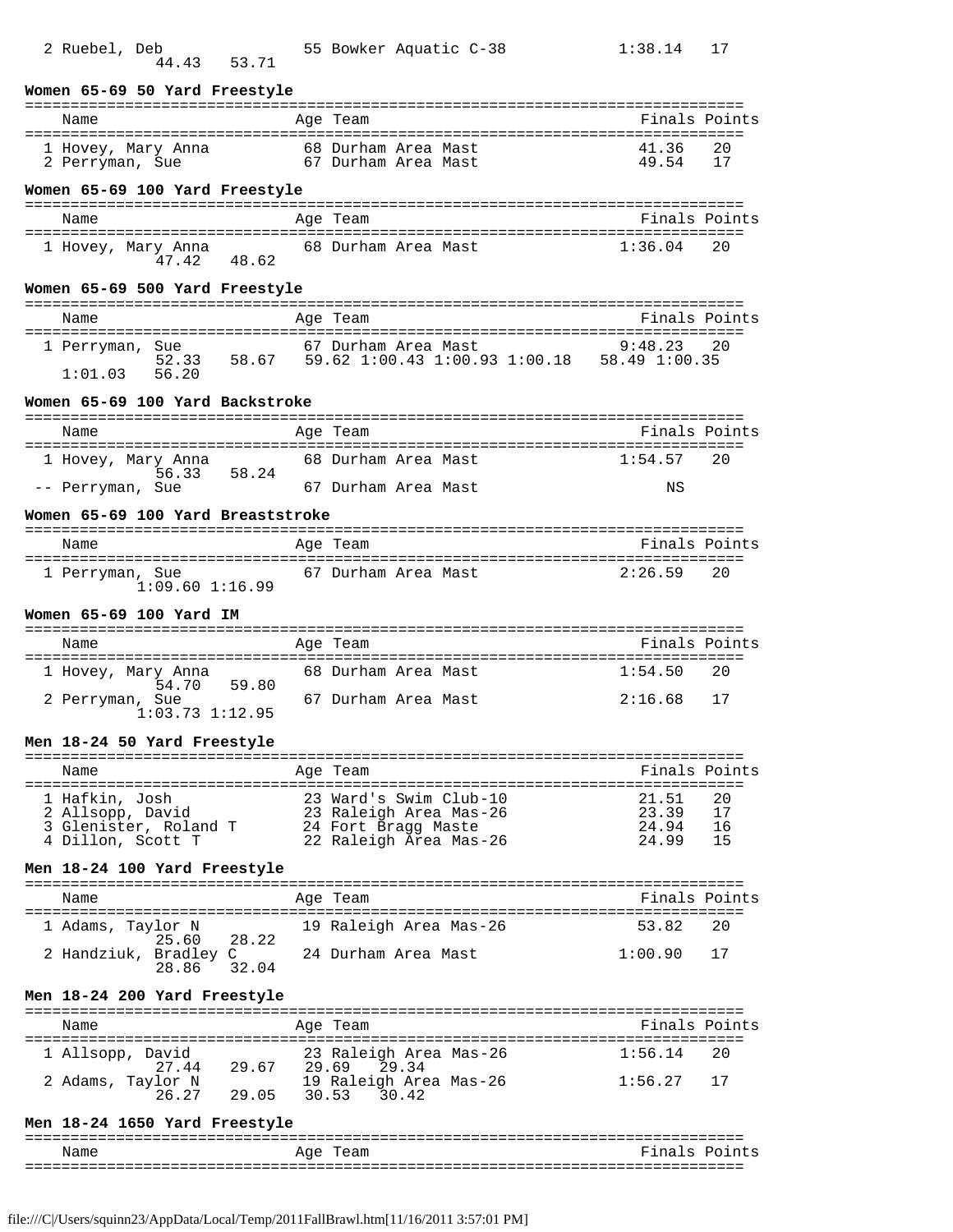| 1 Adams, Taylor N |       | 19 Raleigh Area Mas-26 |       |       |       | 18:26.40<br>- 20 |       |       |
|-------------------|-------|------------------------|-------|-------|-------|------------------|-------|-------|
|                   | 28.60 | 32.75                  | 33.39 | 33.83 | 33.49 | 34.01            | 33.75 | 34.18 |
| 33.90             | 33.96 | 33.92                  | 34.11 | 34.16 | 34.28 | 34.13            | 33.57 |       |
| 33.60             | 33.79 | 34.13                  | 33.82 | 33.40 | 33.95 | 33.70            | 33.65 |       |
| 33.83             | 33.91 | 33.55                  | 33.80 | 33.83 | 33.88 | 32.81            | 32.57 |       |
| 32.15             |       |                        |       |       |       |                  |       |       |

# **Men 18-24 100 Yard Backstroke**

| Name                                   | Age Team               | Finals Points |  |
|----------------------------------------|------------------------|---------------|--|
| 1 Hafkin, Josh<br>23.85 26.09          | 23 Ward's Swim Club-10 | 49.94 20      |  |
| 2 Glenister, Roland T<br>31.15 34.99   | 24 Fort Bragg Maste    | $1:06.14$ 17  |  |
| 3 Handziuk, Bradley C<br>1:10 90 17 65 | 24 Durham Area Mast    | $1:28.55$ 16  |  |

## **Men 18-24 100 Yard Breaststroke**

| Name                                 | Age Team               | Finals Points |
|--------------------------------------|------------------------|---------------|
| 1 Dillon, Scott T<br>35.76 42.06     | 22 Raleigh Area Mas-26 | 1:17.82<br>20 |
| 2 Handziuk, Bradley C<br>37.68 42.62 | 24 Durham Area Mast    | $1:20.30$ 17  |

# **Men 18-24 100 Yard IM**

| Name                          |       | Age Team               | Finals Points |     |
|-------------------------------|-------|------------------------|---------------|-----|
| 1 Allsopp, David<br>27.04     | 31.40 | 23 Raleigh Area Mas-26 | 58.44         | 20  |
| 2 Adams, Taylor N<br>29 92    | 34.28 | 19 Raleigh Area Mas-26 | 1:04.20       | 17  |
| 3 Dillon, Scott T<br>31 19    | 36.42 | 22 Raleigh Area Mas-26 | 1:07.61       | -16 |
| 4 Handziuk, Bradley C<br>3239 | 37 06 | 24 Durham Area Mast    | 1:09.45       | 15  |

## **Men 25-29 50 Yard Freestyle**

| Name                                                              | Age Team                                                                | Finals Points                               |
|-------------------------------------------------------------------|-------------------------------------------------------------------------|---------------------------------------------|
| 1 Thrasher, Bradley A<br>2 Spencer, Paul M<br>3 Hackley, Daniel P | 29 North Carolina M-13<br>25 Raleigh Area Mas-26<br>28 YMCA Of the Tria | 22.62<br>20<br>27.10<br>- 17<br>2784<br>-16 |

# **Men 25-29 100 Yard Freestyle**

| Name                                  | Age Team               | Finals Points   |
|---------------------------------------|------------------------|-----------------|
| 1 Thrasher, Bradley A<br>23.52 26.11  | 29 North Carolina M-13 | 49.63<br>-20    |
| 2 Spencer, Paul M<br>32.40<br>29.24   | 25 Raleigh Area Mas-26 | 1:01.64<br>- 17 |
| 3 Hackley, Daniel P<br>32.77<br>30.04 | 28 YMCA Of the Tria    | 1:02.81<br>-16  |
| 4 Adams, Michael<br>37.46<br>32.85    | 27 Durham Area Mast    | 15<br>1:10.31   |

# **Men 25-29 200 Yard Freestyle**

| Name             |       | Age Team                                 | Finals Points |  |
|------------------|-------|------------------------------------------|---------------|--|
| 1 Caruth, Nick S | 30.21 | 26 Durham Area Mast<br>35.53 39.31 36.65 | 2:21.70 20    |  |

# **Men 25-29 500 Yard Freestyle**

| Name             | Age Team            | Finals Points |
|------------------|---------------------|---------------|
| 1 Caruth, Nick S | 26 Durham Area Mast | $6:11.04$ 20  |
| 30.96            | 36.97 38.16 39.18   | 38.79 38.15   |
| 37.54 36.78      | 35.31               | 39.20         |
| 2 Adams, Michael | 27 Durham Area Mast | 7:31.92. 17   |
| 40.14            | 47.17 47.28 47.21   | 47.35         |
| 44 36 41 39      | 45.27               | 45.62 46.13   |

# **Men 25-29 1650 Yard Freestyle**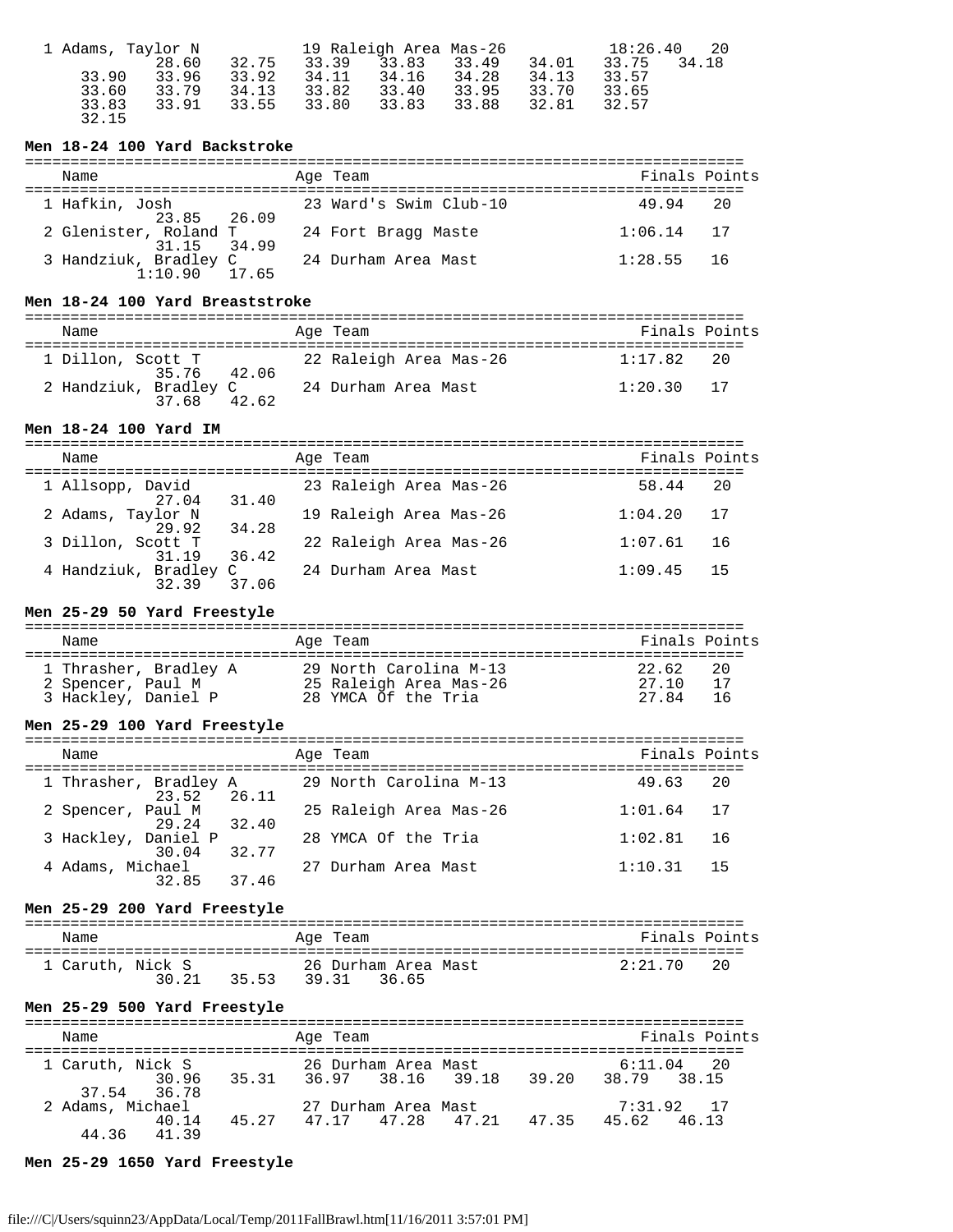| Name                                                                                                                   |                                     |       | Age Team                                                                                                                                                      | Finals Points                                         |    |
|------------------------------------------------------------------------------------------------------------------------|-------------------------------------|-------|---------------------------------------------------------------------------------------------------------------------------------------------------------------|-------------------------------------------------------|----|
|                                                                                                                        |                                     |       |                                                                                                                                                               |                                                       |    |
| 1 Caruth, Nick S<br>32.40<br>$41.15$ $41.22$<br>42.86<br>42.74<br>40.77<br>42.01<br>41.87<br>39.32                     | 38.03 41.15<br>41.43 41.33<br>43.61 | 41.54 | 26 Durham Area Mast<br>41.15 41.36 41.86 40.47<br>41.55 43.14 42.05 41.07<br>$\begin{array}{cccc} 41.11 & 40.52 & 40.92 \\ 44.32 & 40.75 & 40.48 \end{array}$ | 22:39.82<br>42.14<br>42.75<br>40.59<br>42.24<br>41.07 | 20 |
| Men 25-29 100 Yard Backstroke                                                                                          |                                     |       |                                                                                                                                                               |                                                       |    |
| Name                                                                                                                   |                                     |       | Age Team                                                                                                                                                      | Finals Points                                         |    |
| 1 Thrasher, Bradley A                                                                                                  |                                     |       | 29 North Carolina M-13                                                                                                                                        | 56.75                                                 | 20 |
| 27.48<br>2 Asseff, Benjamin                                                                                            | 29.27                               |       | 25 Greensboro Swimm                                                                                                                                           | 57.69                                                 | 17 |
| 27.54<br>3 Caruth, Nick S<br>37.17                                                                                     | 30.15<br>40.51                      |       | 26 Durham Area Mast                                                                                                                                           | 1:17.68                                               | 16 |
| Men 25-29 200 Yard a-bk; b-br; c-fly                                                                                   |                                     |       |                                                                                                                                                               |                                                       |    |
|                                                                                                                        |                                     |       |                                                                                                                                                               |                                                       |    |
| Name                                                                                                                   |                                     |       | Age Team                                                                                                                                                      | Finals Points                                         |    |
| 1 Adams, Michael<br>$44.29$ $49.09$ $51.40$<br>$25.025$                                                                |                                     |       | 27 Durham Area Mast<br>48.17                                                                                                                                  | 3:12.95                                               | 20 |
| -- Asseff, Benjamin                                                                                                    |                                     |       | 25 Greensboro Swimm                                                                                                                                           | ΝS                                                    |    |
| Men 25-29 100 Yard Breaststroke                                                                                        |                                     |       |                                                                                                                                                               |                                                       |    |
| Name                                                                                                                   |                                     |       | Age Team                                                                                                                                                      | Finals Points                                         |    |
| 1 Caruth, Nick S<br>35.82                                                                                              | 40.18                               |       | 26 Durham Area Mast                                                                                                                                           | 1:16.00                                               | 20 |
| -- Hackley, Daniel P<br>40.45                                                                                          | 45.60                               |       | 28 YMCA Of the Tria                                                                                                                                           | DO.                                                   |    |
| -- Adams, Michael                                                                                                      |                                     |       | 27 Durham Area Mast                                                                                                                                           | ΝS                                                    |    |
|                                                                                                                        |                                     |       |                                                                                                                                                               |                                                       |    |
| Men 25-29 100 Yard Butterfly                                                                                           |                                     |       |                                                                                                                                                               |                                                       |    |
| Name                                                                                                                   |                                     |       | Age Team                                                                                                                                                      | Finals Points                                         |    |
| $45.05$ 53.38                                                                                                          |                                     |       |                                                                                                                                                               | 1:38.43                                               | 20 |
| Men 25-29 100 Yard IM                                                                                                  |                                     |       |                                                                                                                                                               |                                                       |    |
| Name                                                                                                                   |                                     |       |                                                                                                                                                               | Finals Points                                         |    |
|                                                                                                                        |                                     |       | Age Team                                                                                                                                                      | 56.68                                                 | 20 |
| 25.92                                                                                                                  | 30.76                               |       | 1 Thrasher, Bradley A 29 North Carolina M-13<br>25 Greensboro Swimm                                                                                           | 58.27                                                 | 17 |
| 2 Asseff, Benjamin<br>25.99 32.28<br>3 Spencer, Paul M                                                                 |                                     |       | 25 Raleigh Area Mas-26                                                                                                                                        | 1:13.70                                               | 16 |
| 32.59                                                                                                                  | 41.11                               |       |                                                                                                                                                               |                                                       |    |
| Men 30-34 50 Yard Freestyle                                                                                            |                                     |       |                                                                                                                                                               |                                                       |    |
| Name                                                                                                                   |                                     |       | Age Team                                                                                                                                                      | Finals Points                                         |    |
|                                                                                                                        |                                     |       |                                                                                                                                                               | 24.62                                                 | 20 |
| 1 Allen, Benjamin 31 Durham Area Mast<br>2 Sartain, Lee 30 YMCA Of the Tria<br>-- Caruth, Joseph E 30 Greensboro Swimm |                                     |       |                                                                                                                                                               | 26.84<br>ΝS                                           | 17 |
| Men 30-34 100 Yard Freestyle                                                                                           |                                     |       |                                                                                                                                                               |                                                       |    |
| Name                                                                                                                   |                                     |       | Age Team                                                                                                                                                      | Finals Points                                         |    |
| 1 Medendorp, Mark A                                                                                                    |                                     |       | 34 North Carolina M-13                                                                                                                                        | 52.02                                                 | 20 |
| 24.96 27.06<br>2 Sartain, Lee                                                                                          |                                     |       | 30 YMCA Of the Tria                                                                                                                                           | 1:03.50                                               | 17 |
| 31.33 32.17<br>-- Caruth, Joseph E                                                                                     |                                     |       | 30 Greensboro Swimm                                                                                                                                           | ΝS                                                    |    |

=============================================================================== Name Age Team Finals Points =============================================================================== 1 Allen, Benjamin 31 Durham Area Mast 1:08.10 20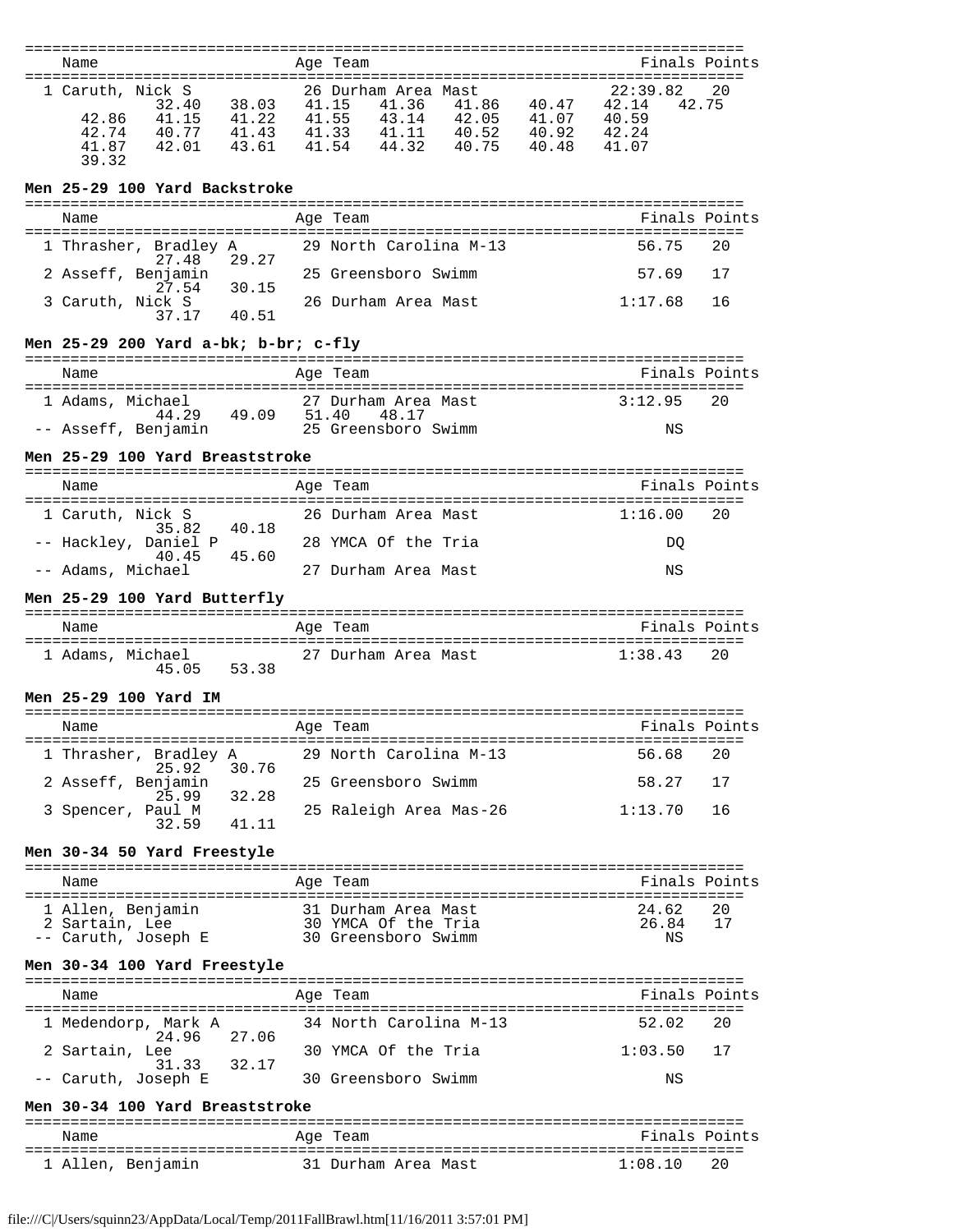| 32.78<br>35.32<br>2 Kreel, Nathaniel E<br>37.97<br>32.58      |                | 33 Raleigh Area Mas-26                                               | 1:10.55<br>17           |
|---------------------------------------------------------------|----------------|----------------------------------------------------------------------|-------------------------|
| Men 30-34 100 Yard Butterfly                                  |                |                                                                      |                         |
| Name                                                          |                | Age Team                                                             | Finals Points           |
| 1 Medendorp, Mark A<br>25.79 29.50                            |                | 34 North Carolina M-13                                               | 55.29<br>20             |
| Men 30-34 100 Yard IM                                         |                |                                                                      |                         |
| Name                                                          |                | Age Team                                                             | Finals Points           |
| 1 Allen, Benjamin                                             |                | 31 Durham Area Mast                                                  | 1:02.43<br>20           |
| 30.11<br>32.32<br>2 Medendorp, Mark A                         |                | 34 North Carolina M-13                                               | 1:02.69<br>17           |
| 28.10<br>34.59<br>3 Kreel, Nathaniel E                        |                | 33 Raleigh Area Mas-26                                               | 1:02.87<br>16           |
| 33.32<br>29.55<br>-- Caruth, Joseph E                         |                | 30 Greensboro Swimm                                                  | ΝS                      |
| Men 35-39 50 Yard Freestyle                                   |                |                                                                      |                         |
| Name                                                          |                | Age Team                                                             | Finals Points           |
| 1 Madonia, Marc P                                             |                | 37 Bowker Aquatic C-38                                               | 25.68<br>20             |
| Men 35-39 100 Yard Freestyle                                  |                |                                                                      |                         |
| Name                                                          |                |                                                                      | Finals Points           |
|                                                               |                | Age Team                                                             | 20                      |
| 1 Sadosky, Daniel<br>25.65<br>27.54                           |                | 36 Raleigh Area Mas-26                                               | 53.19                   |
| 2 Mitzak, John J<br>26.49<br>27.49                            |                | 38 Unattached                                                        | 53.98<br>17             |
| -- Crankshaw, Erik                                            |                | 39 Duke Aquatics                                                     | ΝS                      |
| Men 35-39 200 Yard Freestyle                                  |                |                                                                      |                         |
| Name                                                          |                | Age Team                                                             | Finals Points           |
| 1 Crankshaw, Erik 39 Duke Aquatics<br>27.55 30.57 31.31 31.13 |                |                                                                      | 2:00.56<br>20           |
| Men 35-39 500 Yard Freestyle                                  |                |                                                                      |                         |
| Name                                                          |                | Aqe Team                                                             | Finals Points           |
| 1 Crankshaw, Erik<br>29.64                                    |                | 39 Duke Aquatics                                                     | 5:27.67<br>20           |
| 30.10<br>31.75                                                |                | $33.65$ $34.33$ $34.33$ $34.42$                                      | 34.48 32.61<br>32.36    |
| Men 35-39 1650 Yard Freestyle                                 |                |                                                                      |                         |
| Name                                                          |                | Age Team                                                             | Finals Points           |
| 1 Mitzak, John J                                              |                | 38 Unattached                                                        | 21:57.20<br>20          |
| 35.49 36.28<br>32.90<br>39.09 39.61<br>40.28 42.03<br>38.88   | 39.63<br>40.06 | 36.53<br>37.93<br>37.90<br>39.95<br>39.99<br>40.92<br>39.99<br>39.97 | 38.52<br>38.95<br>40.19 |
| 40.28<br>40.21<br>50.41<br>40.01<br>40.40                     | 40.18          | 39.93<br>48.86<br>40.63<br>45.24<br>39.77                            | 40.18<br>39.07          |
| 37.21                                                         |                |                                                                      |                         |
| Men 35-39 100 Yard Backstroke                                 |                |                                                                      |                         |
| Name                                                          |                | Age Team                                                             | Finals Points           |
| 1 Mitzak, John J<br>30.44<br>29.89                            |                | 38 Unattached                                                        | 1:00.33<br>20           |
| Men 35-39 200 Yard a-bk; b-br; c-fly                          |                |                                                                      |                         |
| Name                                                          |                | Age Team                                                             | Finals Points           |

| Name                      | Age Team                                         | Finals Points |
|---------------------------|--------------------------------------------------|---------------|
| 1 Sadosky, Daniel<br>3376 | 36 Raleigh Area Mas-26<br>36.91<br>49.15<br>5039 | 2:50.21<br>20 |
| -- Crankshaw, Erik        | 39 Duke Aquatics                                 | ΝS            |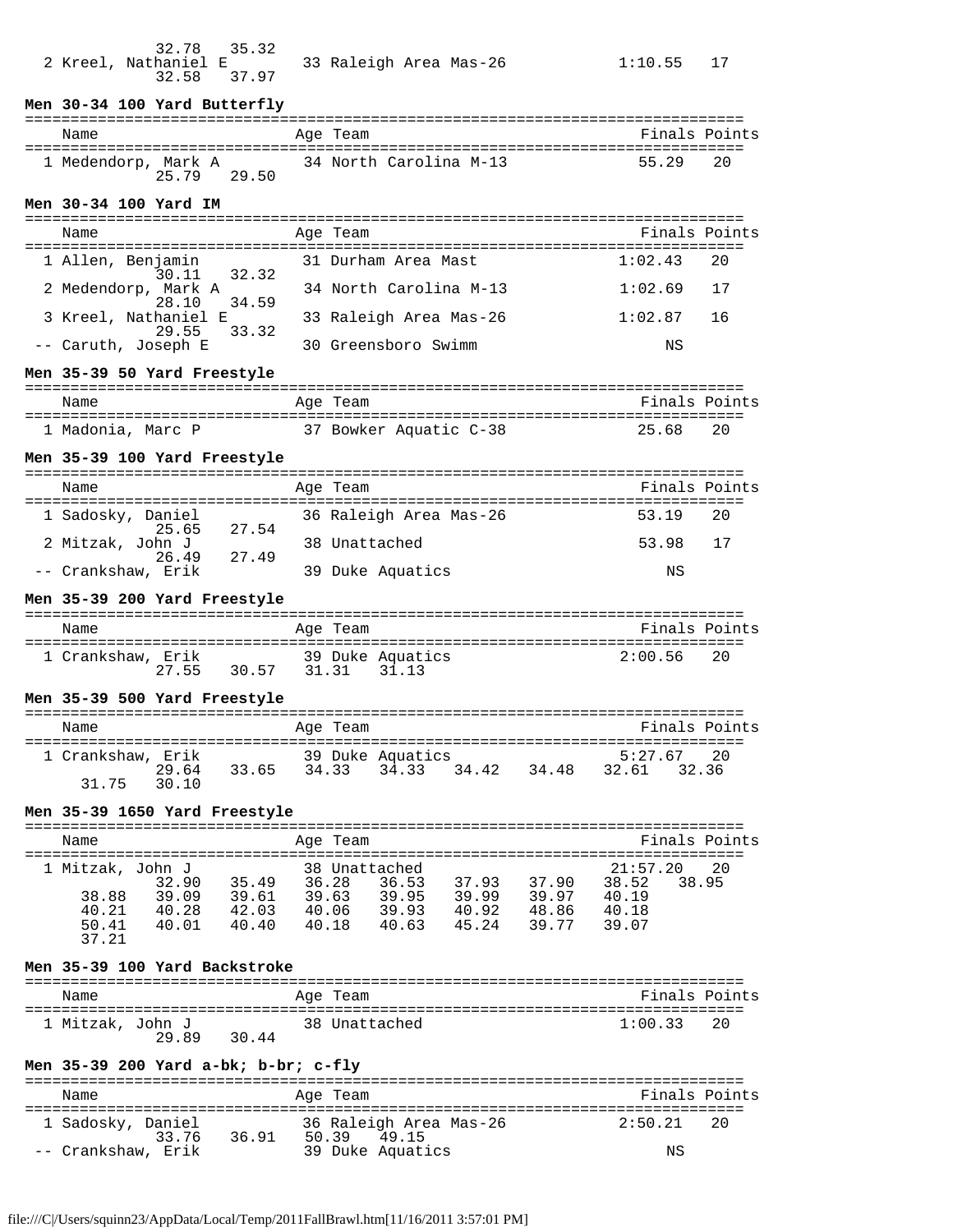#### **Men 35-39 100 Yard Butterfly**

| Name                       |       | Age Team               | Finals Points     |
|----------------------------|-------|------------------------|-------------------|
| 1 Mitzak, John J<br>28.29  | 31.70 | 38 Unattached          | 59 99<br>20       |
| 2 Madonia, Marc P<br>28.34 | 32.90 | 37 Bowker Aquatic C-38 | $1:01$ . 24<br>17 |

#### **Men 35-39 100 Yard IM**

| Name                       |       | Age Team               | Finals Points |      |
|----------------------------|-------|------------------------|---------------|------|
| 1 Crankshaw, Erik<br>28.49 | 33.85 | 39 Duke Aquatics       | 1:02.34       | - 20 |
| 2 Sadosky, Daniel<br>29.24 | 33.70 | 36 Raleigh Area Mas-26 | 1:02.94       | 17   |
| 3 Madonia, Marc P<br>30.44 | 33.89 | 37 Bowker Aquatic C-38 | 1:04.33       | 16   |

#### **Men 40-44 50 Yard Freestyle**

| Name                                                                         | Age Team                                                                                 | Finals Points                                      |
|------------------------------------------------------------------------------|------------------------------------------------------------------------------------------|----------------------------------------------------|
| 1 Villada, Jose F<br>2 Hurt, John C<br>3 Klober, Roland<br>-- McGrath, Jim G | 42 Raleigh Area Mas-26<br>41 North Carolina A-25<br>43 Durham Area Mast<br>42 Unattached | 26.81<br>20<br>31.13<br>17<br>32.20<br>ີ 1 6<br>DO |

#### **Men 40-44 100 Yard Freestyle**

| Name                                   | Age Team               | Finals Points  |
|----------------------------------------|------------------------|----------------|
| 1 Gaal, Marty<br>27.03 28.79           | 40 One Step Beyond     | 55.82<br>20    |
| 2 Herndon, Bradley F<br>26.27<br>31.53 | 40 Greensboro Commu    | -17<br>57.80   |
| 3 Villada, Jose F<br>29.64 31.93       | 42 Raleigh Area Mas-26 | 1:01.57<br>16  |
| 4 Hurt, John C<br>36.08<br>32.02       | 41 North Carolina A-25 | 1:08.10<br>-15 |
| -- Donovan, Bradley J                  | 42 Raleigh Area Mas-26 | ΝS             |

#### **Men 40-44 200 Yard Freestyle**

=============================================================================== Name Age Team Finals Points =============================================================================== 1 Donovan, Bradley J 42 Raleigh Area Mas-26 1:59.77 20  $27.22$   $30.29$   $31.72$   $30.54$ 2 Herndon, Bradley F<sub>10</sub> 62 40 Greensboro Commu 2:13.70 17 29.09 33.33 35.72 35.56  $3$  Strong, John M  $\qquad \qquad 44$  North Carolina A-25  $\qquad \qquad 2:24.93$  16 31.36 35.81 38.02 39.74

## **Men 40-44 500 Yard Freestyle**

=============================================================================== Age Team =============================================================================== 1 Gaal, Marty  $\frac{40}{20}$  One Step Beyond  $\frac{5:24.31}{20}$   $\frac{20}{20}$  30.66 32.75 32.84 33.10 32.93 32.31 32.36 32.32 2 Donovan, Bradley J 2 Donovan, Bradley J<sub>1</sub>, 2 Raleigh Area Mas-26 5:27.49 17  $\frac{30.00}{9}$  30.00 33.12 33.50 33.75 33.87 33.10 33.05 33.30 32.81 30.99<br>3 Herndon, Bradley F 3 Herndon, Bradley F<sub>21</sub>, 20 Greensboro Commu <sub>1</sub>, 20 J<sub>0</sub> 6:01.32 16  $\frac{31.16}{9}$  31.16 34.35 35.83 36.76 36.67 37.11 37.34 37.42 37.67 37.01

## **Men 40-44 1650 Yard Freestyle**

| Name             |       |       | Age Team |                     |       |       | Finals Points  |
|------------------|-------|-------|----------|---------------------|-------|-------|----------------|
| 1 Klober, Roland |       |       |          | 43 Durham Area Mast |       |       | 28:27.87<br>20 |
|                  | 40.45 | 45.32 | 48.39    | 50.36               | 51.81 | 51.59 | 52.08<br>51.65 |
| 51.61            | 51.88 | 52.73 | 52.98    | 53.20               | 52.76 | 52.20 | 52.85          |
| 52.27            | 52.48 | 53.39 | 52.92    | 52.64               | 53.49 | 53.88 | 53.07          |
| 53.48            | 52.94 | 53.83 | 53.41    | 52.91               | 52.56 | 52.68 | 52.82          |
| 47.24            |       |       |          |                     |       |       |                |

#### **Men 40-44 100 Yard Backstroke**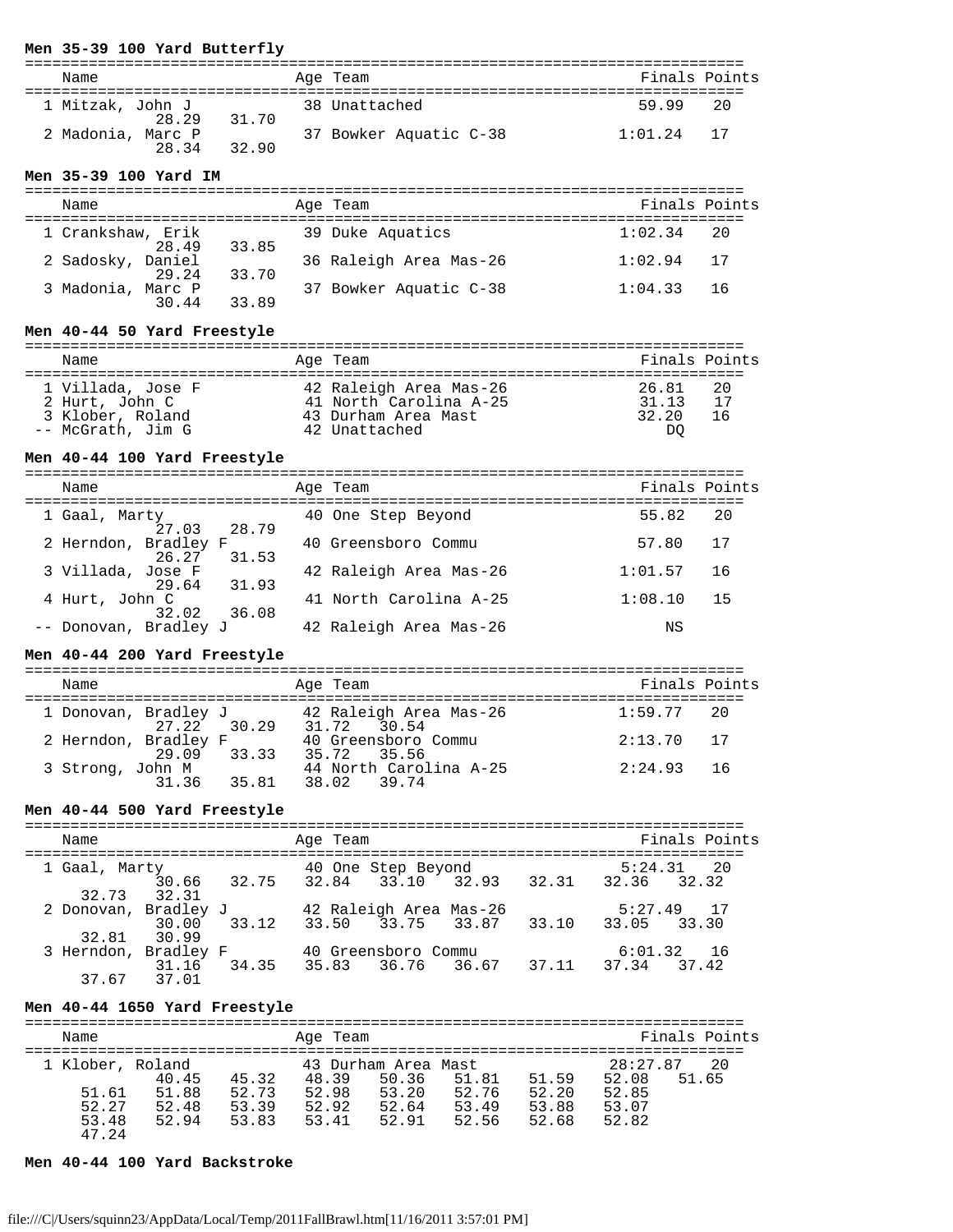| Name                                                                                                                                                                                                             |       | Age Team                                                                       | Finals Points              |
|------------------------------------------------------------------------------------------------------------------------------------------------------------------------------------------------------------------|-------|--------------------------------------------------------------------------------|----------------------------|
|                                                                                                                                                                                                                  |       |                                                                                |                            |
| 1 Hurt, John C<br>38.07<br>40.97                                                                                                                                                                                 |       | 41 North Carolina A-25                                                         | 1:19.04<br>20              |
| Men 40-44 100 Yard Breaststroke                                                                                                                                                                                  |       |                                                                                |                            |
| Name                                                                                                                                                                                                             |       | Age Team                                                                       | Finals Points              |
| 1 McGrath, Jim G                                                                                                                                                                                                 |       | 42 Unattached                                                                  | 1:11.38<br>20              |
| 33.27<br>38.11                                                                                                                                                                                                   |       |                                                                                |                            |
| 2 Strong, John M<br>44.80<br>41.24                                                                                                                                                                               |       | 44 North Carolina A-25                                                         | 1:26.04<br>17              |
| Men 40-44 100 Yard Butterfly                                                                                                                                                                                     |       |                                                                                |                            |
| Name                                                                                                                                                                                                             |       | Age Team                                                                       | Finals Points              |
|                                                                                                                                                                                                                  |       | 40 One Step Beyond                                                             | 1:01.51<br>20              |
| 1 Gaal, Marty<br>$28.86$ 32.65                                                                                                                                                                                   |       |                                                                                |                            |
| Men 40-44 100 Yard IM                                                                                                                                                                                            |       |                                                                                |                            |
| Name                                                                                                                                                                                                             |       | Age Team                                                                       | Finals Points              |
| 1 Herndon, Bradley F<br>34.00                                                                                                                                                                                    |       | 40 Greensboro Commu                                                            | 1:03.47<br>20              |
| 29.47<br>2 Gaal, Marty<br>34.77<br>29.07                                                                                                                                                                         |       | 40 One Step Beyond                                                             | 1:03.84<br>17              |
| 3 Donovan, Bradley J<br>30.01<br>34.01                                                                                                                                                                           |       | 42 Raleigh Area Mas-26                                                         | 1:04.02<br>16              |
| 4 Villada, Jose F<br>37.10<br>32.54                                                                                                                                                                              |       | 42 Raleigh Area Mas-26                                                         | 1:09.64<br>15              |
| 5 Hurt, John C<br>42.90<br>33.55                                                                                                                                                                                 |       | 41 North Carolina A-25                                                         | 1:16.45<br>14              |
| Men 45-49 50 Yard Freestyle                                                                                                                                                                                      |       |                                                                                |                            |
| Name                                                                                                                                                                                                             |       | Age Team                                                                       | Finals Points              |
|                                                                                                                                                                                                                  |       |                                                                                |                            |
| 1 Putney, Donald C $47$ Triad Masters Sw-21<br>2 Whitehurst, Samuel W $49$ Unattached<br>3 Mayes, Chris                          46 YMCA Of the Tria<br>-- Kretz, Russell A                  49 Durham Area Mast |       |                                                                                | 27.47<br>20<br>31.09<br>17 |
|                                                                                                                                                                                                                  |       |                                                                                | 31.23<br>16                |
| Men 45-49 100 Yard Freestyle                                                                                                                                                                                     |       |                                                                                | ΝS                         |
|                                                                                                                                                                                                                  |       |                                                                                |                            |
| Name                                                                                                                                                                                                             |       | Age Team                                                                       | Finals Points              |
| 1 Putney, Donald C                                                                                                                                                                                               |       | 47 Triad Masters Sw-21                                                         | 1:04.50<br>20              |
| 30.69<br>33.81<br>2 Mayes, Chris<br>33.87<br>40.64                                                                                                                                                               |       | 46 YMCA Of the Tria                                                            | 1:14.51<br>17              |
| Men 45-49 200 Yard Freestyle                                                                                                                                                                                     |       |                                                                                |                            |
| Name                                                                                                                                                                                                             |       | Age Team                                                                       | Finals Points              |
|                                                                                                                                                                                                                  |       |                                                                                |                            |
| 1 Wilson, Boyd E<br>28.65 30.72                                                                                                                                                                                  | 31.66 | 47 Raleigh Area Mas-26<br>31.34                                                | 2:02.37<br>20              |
| 2 Mayes, Chris<br>36.93<br>43.06                                                                                                                                                                                 | 45.75 | 46 YMCA Of the Tria<br>45.24                                                   | 2:50.98<br>17              |
| Men 45-49 500 Yard Freestyle                                                                                                                                                                                     |       |                                                                                |                            |
| Name                                                                                                                                                                                                             |       | Age Team                                                                       | Finals Points              |
|                                                                                                                                                                                                                  |       |                                                                                |                            |
| 1 Wilson, Boyd E<br>30.29<br>38.77<br>48.41                                                                                                                                                                      |       | 47 Raleigh Area Mas-26 6:16.20 20<br>33.99 38.39 36.60 40.67 40.71 34.97 33.40 | 20                         |
| Men 45-49 1650 Yard Freestyle                                                                                                                                                                                    |       |                                                                                |                            |
| Name                                                                                                                                                                                                             |       | Age Team                                                                       | Finals Points              |
|                                                                                                                                                                                                                  |       |                                                                                |                            |
| 1 Putney, Donald C<br>37.73<br>41.76 43.52                                                                                                                                                                       |       | 47 Triad Masters Sw-21<br>43.11 43.39 43.68 44.31                              | 24:32.16<br>20<br>43.65    |
| 45.97 45.11<br>44.65<br>44.17<br>47.97<br>44.89<br>45.05                                                                                                                                                         |       | 44.97 44.34 44.90<br>45.47 45.84<br>45.65                                      | 44.99<br>45.58             |
|                                                                                                                                                                                                                  |       | 45.53                                                                          |                            |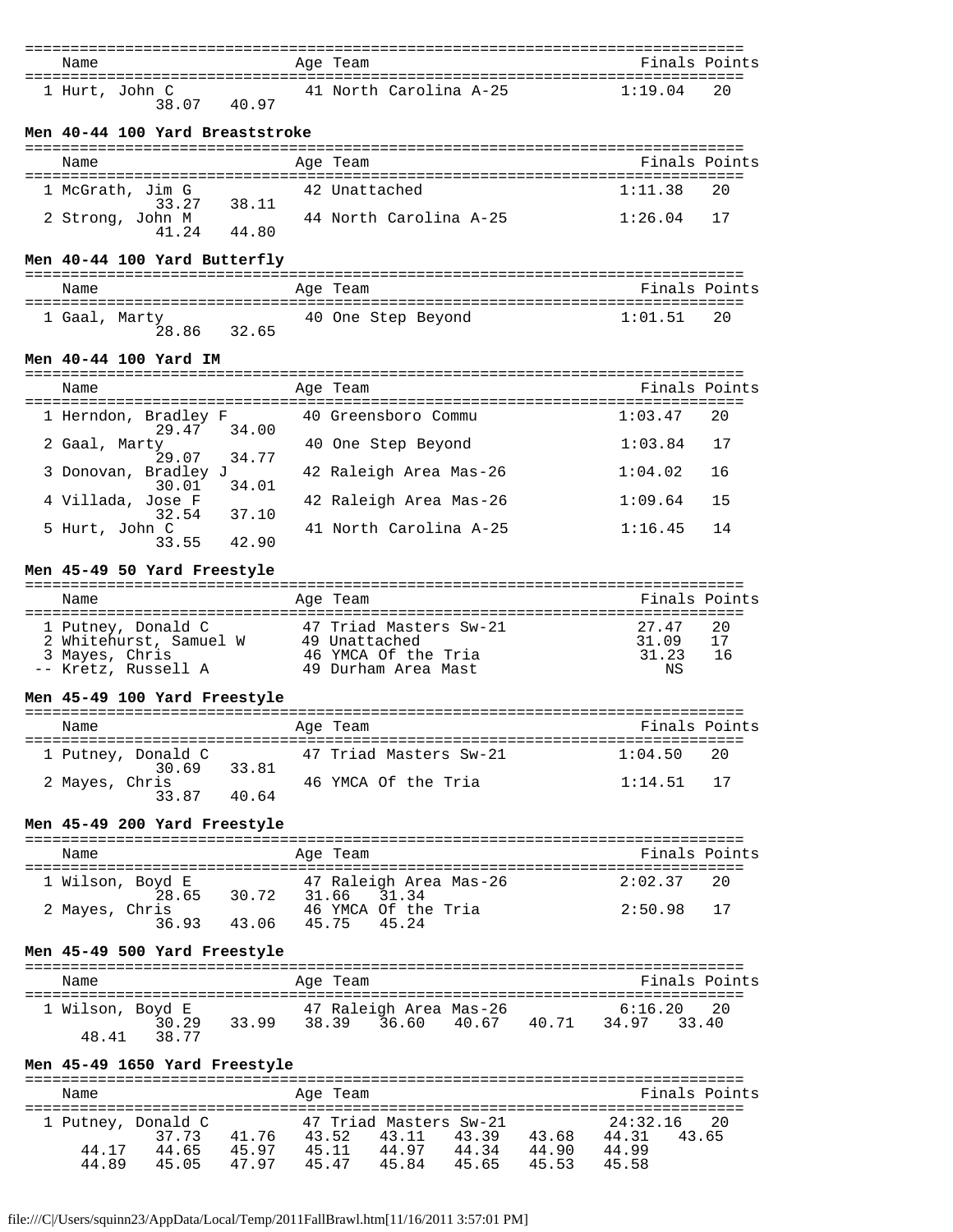| Men 45-49 100 Yard Backstroke                                                              |                        |               |
|--------------------------------------------------------------------------------------------|------------------------|---------------|
| Name                                                                                       | Age Team               | Finals Points |
| -- Whitehurst, Samuel W 49 Unattached<br>44.05<br>38.10                                    |                        | DO            |
| Men 45-49 200 Yard a-bk; b-br; c-fly                                                       |                        |               |
| Name                                                                                       | Age Team               | Finals Points |
|                                                                                            |                        | 2:32.03<br>20 |
| 1 Wilson, Boyd E 47 Raleigh Area Mas-26<br>34.32 38.09 40.00 39.62<br>-- Armstrong, Jeff J | 47 Minnesota Master-30 | ΝS            |
| Men 45-49 100 Yard Breaststroke                                                            |                        |               |
|                                                                                            |                        |               |
| Name                                                                                       | Age Team               | Finals Points |
| 1 Kretz, Russell A<br>33.17 37.70                                                          | 49 Durham Area Mast    | 1:10.87<br>20 |
| 2 Colvard, John D                                                                          | 49 One Step Beyond     | 1:17.97<br>17 |
| 41.49<br>36.48<br>3 Putney, Donald C                                                       | 47 Triad Masters Sw-21 | 1:25.25<br>16 |
| 41.47<br>43.78<br>-- Armstrong, Jeff J                                                     | 47 Minnesota Master-30 | ΝS            |
| Men 45-49 100 Yard IM                                                                      |                        |               |
| Name                                                                                       | Age Team               | Finals Points |
|                                                                                            |                        |               |
| 1 Colvard, John D<br>36.62<br>29.96                                                        | 49 One Step Beyond     | 1:06.58<br>20 |
| 2 Kretz, Russell A<br>35.41<br>31.48                                                       | 49 Durham Area Mast    | 1:06.89<br>17 |
| 3 Whitehurst, Samuel W<br>45.47<br>37.54                                                   | 49 Unattached          | 1:23.01<br>16 |
| -- Armstrong, Jeff J                                                                       | 47 Minnesota Master-30 | ΝS            |
| Men 50-54 50 Yard Freestyle                                                                |                        |               |
| Name                                                                                       | Age Team               | Finals Points |
| 1 Klein, Jonathan E                                                                        | 54 Duke Aquatics       | 24.37<br>20   |
| Men 50-54 100 Yard Freestyle                                                               |                        |               |
|                                                                                            |                        |               |
| Name                                                                                       | Age Team               | Finals Points |
| 1 Klein, Jonathan E<br>28.32<br>25.88                                                      | 54 Duke Aquatics       | 54.20<br>20   |
| 2 Erb, Wayne L<br>28.13<br>31.22                                                           | 52 One Step Beyond     | 59.35<br>17   |
|                                                                                            |                        |               |
| Men 50-54 100 Yard Backstroke                                                              |                        |               |
| Name                                                                                       | Age Team               | Finals Points |
| 1 Klein, Jonathan E<br>28.86<br>31.14                                                      | 54 Duke Aquatics       | 1:00.00<br>20 |
| 2 Massey, Dale                                                                             | 54 YMCA Of the Tria    | 1:42.35<br>17 |
| Men 50-54 200 Yard a-bk; b-br; c-fly                                                       |                        |               |
| Name                                                                                       | Age Team               | Finals Points |
| 1 Klein, Jonathan E                                                                        | 54 Duke Aquatics       | 20<br>3:06.86 |
| 58.27 52.87<br>28.11                                                                       | 47.61                  |               |
| Men 50-54 100 Yard Breaststroke                                                            |                        |               |
| Name                                                                                       | Age Team               | Finals Points |
| l Massey, Dale<br>46.41<br>52.67                                                           | 54 YMCA Of the Tria    | 1:39.08<br>20 |
|                                                                                            |                        |               |
| Men 50-54 100 Yard Butterfly                                                               |                        |               |

46.40 45.53 45.23 44.77 45.44 45.01 45.42 46.05

42.08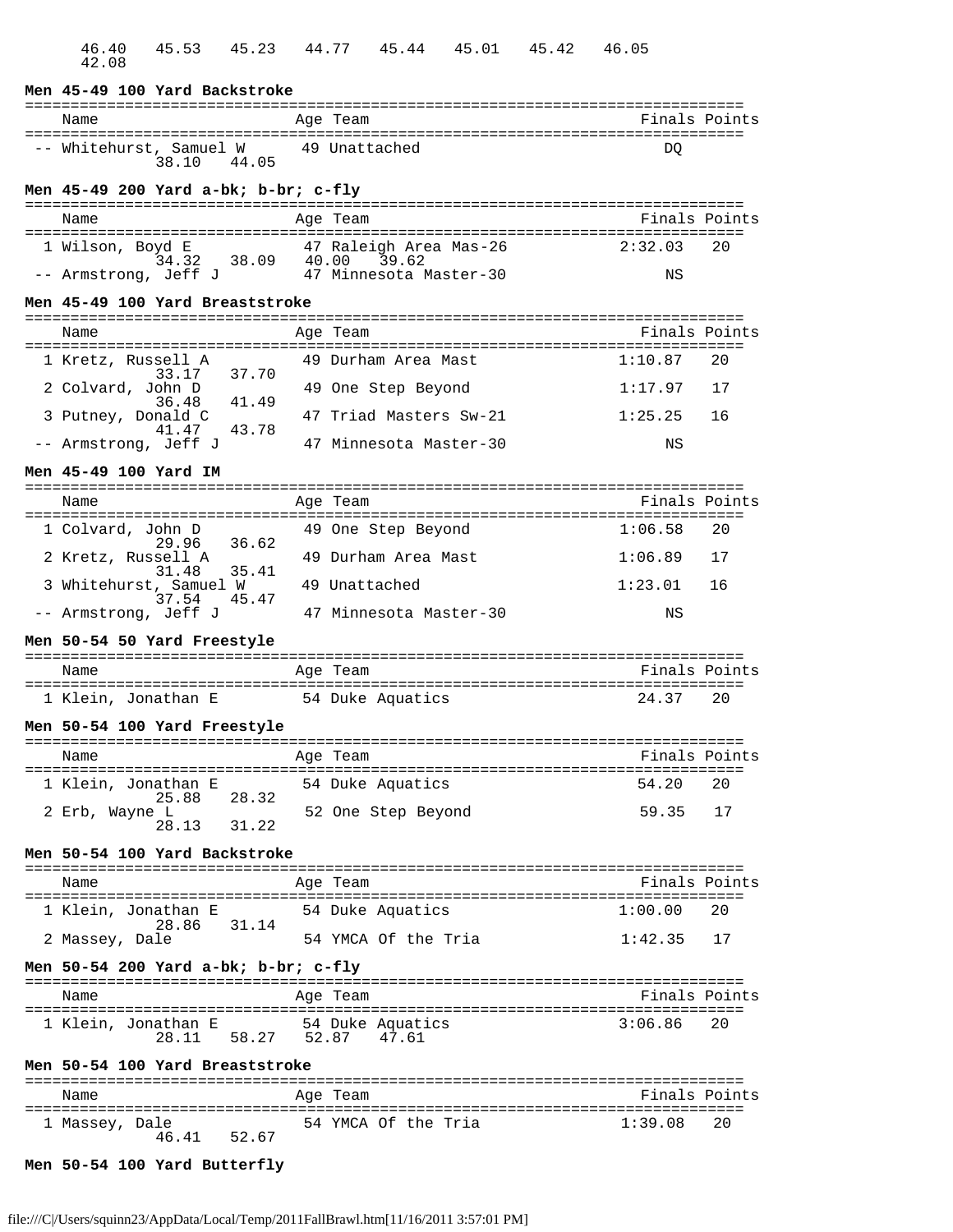| Name                                                                                                                                                                            | Age Team                                                                                                                     | Finals Points  |          |
|---------------------------------------------------------------------------------------------------------------------------------------------------------------------------------|------------------------------------------------------------------------------------------------------------------------------|----------------|----------|
|                                                                                                                                                                                 |                                                                                                                              |                |          |
| 1 Erb, Wayne L<br>31.62 42.10                                                                                                                                                   | 52 One Step Beyond                                                                                                           | 1:13.72        | 20       |
|                                                                                                                                                                                 |                                                                                                                              |                |          |
| Men 50-54 100 Yard IM                                                                                                                                                           |                                                                                                                              |                |          |
|                                                                                                                                                                                 |                                                                                                                              |                |          |
| Name                                                                                                                                                                            | Age Team                                                                                                                     | Finals Points  |          |
| 1 Erb, Wayne L                                                                                                                                                                  | 52 One Step Beyond                                                                                                           | 1:08.99        | 20       |
| 33.11<br>35.88                                                                                                                                                                  |                                                                                                                              |                |          |
| 2 Massey, Dale                                                                                                                                                                  | 54 YMCA Of the Tria                                                                                                          | 1:36.74        | 17       |
| 46.83<br>49.91                                                                                                                                                                  |                                                                                                                              |                |          |
| Men 55-59 50 Yard Freestyle                                                                                                                                                     |                                                                                                                              |                |          |
|                                                                                                                                                                                 |                                                                                                                              |                |          |
| Name                                                                                                                                                                            | Age Team                                                                                                                     | Finals Points  |          |
|                                                                                                                                                                                 |                                                                                                                              |                |          |
| 1 Crowder, Robert T                56 Duke Aquatics<br>2 McCrea, Bill                       58 YMCA Of the Tria<br>-- Carrow, Hill                       56 Raleigh Area Mas-26 |                                                                                                                              | 24.88<br>33.45 | 20<br>17 |
| -- Carrow, Hill                                                                                                                                                                 |                                                                                                                              | ΝS             |          |
| -- Schmitz, Robert L 58 Duke Aquatics                                                                                                                                           |                                                                                                                              | ΝS             |          |
| Men 55-59 100 Yard Freestyle                                                                                                                                                    |                                                                                                                              |                |          |
|                                                                                                                                                                                 |                                                                                                                              |                |          |
| Name                                                                                                                                                                            | Age Team                                                                                                                     | Finals Points  |          |
|                                                                                                                                                                                 |                                                                                                                              |                |          |
| 1 Crowder, Robert T<br>29.21<br>25.85                                                                                                                                           | 56 Duke Aquatics                                                                                                             | 55.06          | 20       |
| 2 Haney, Rich                                                                                                                                                                   | 58 Durham Area Mast                                                                                                          | 1:02.98        | 17       |
| 29.96<br>33.02                                                                                                                                                                  |                                                                                                                              |                |          |
| 3 Carrow, Hill<br>29.98 33.02                                                                                                                                                   | 56 Raleigh Area Mas-26                                                                                                       | 1:03.00        | 16       |
| 4 Miller, Jamie A                                                                                                                                                               | 57 Triad Masters Sw-21                                                                                                       | 1:28.47        | 15       |
| 41.42<br>47.05                                                                                                                                                                  |                                                                                                                              |                |          |
| -- Schmitz, Robert L                                                                                                                                                            | 58 Duke Aquatics                                                                                                             | ΝS             |          |
| Men 55-59 500 Yard Freestyle                                                                                                                                                    |                                                                                                                              |                |          |
|                                                                                                                                                                                 |                                                                                                                              |                |          |
| Name                                                                                                                                                                            | Age Team                                                                                                                     | Finals Points  |          |
|                                                                                                                                                                                 |                                                                                                                              |                |          |
| 1 Haney, Rich<br>33.44                                                                                                                                                          | 58 Durham Area Mast 6:55.28 20<br>38.67 41.17 41.86 42.49 42.38 43.91 44.34                                                  |                | 20       |
| 43.37<br>43.65                                                                                                                                                                  |                                                                                                                              |                |          |
| 2 Miller, Jamie A                                                                                                                                                               | 57 Triad Masters Sw-21                                                                                                       | $9:02.78$ 17   |          |
| 55.54 57.07<br>48.36<br>48.85<br>53.73                                                                                                                                          | 56.83 55.76 54.42                                                                                                            | 55.82          | 56.40    |
|                                                                                                                                                                                 |                                                                                                                              |                |          |
| Men 55-59 1650 Yard Freestyle                                                                                                                                                   |                                                                                                                              |                |          |
|                                                                                                                                                                                 |                                                                                                                              |                |          |
| Name                                                                                                                                                                            | Age Team                                                                                                                     | Finals Points  |          |
| 1 Miller, Jamie A                                                                                                                                                               |                                                                                                                              | 31:50.54       | 20       |
|                                                                                                                                                                                 | Jamie A 57 Triad Masters Sw-21<br>1:50.64 59.72 59.99                                                                        |                |          |
|                                                                                                                                                                                 | $59.57$ $2:52.22$ $57.30$ $56.78$ $59.62$ $59.42$<br>1:00.57 $58.38$ $56.13$ $58.47$ $59.02$ $59.31$ $  -$                   |                |          |
|                                                                                                                                                                                 | 57.46 56.03 58.79 58.45 57.16 57.86 54.15                                                                                    |                |          |
| 50.82                                                                                                                                                                           |                                                                                                                              |                |          |
| 2 Sasser, Jon                                                                                                                                                                   | 55 Raleigh Area Mas-26                                                                                                       | 32:51.28 17    |          |
|                                                                                                                                                                                 | $1:00.58$ 1:00.49 59.57 1:00.09 1:00.35 1:01.56 1:01.18 1:00.36<br>1:01.89 59.35 59.17 1:01.61 59.16 1:01.16 1:01.18 1:00.36 |                |          |
|                                                                                                                                                                                 |                                                                                                                              |                |          |
|                                                                                                                                                                                 | 58.72 1:00.33 1:00.78 1:02.17 1:01.43 1:02.50 59.50 1:02.05                                                                  |                |          |
| 55.89                                                                                                                                                                           |                                                                                                                              |                |          |
| Men 55-59 100 Yard Backstroke                                                                                                                                                   |                                                                                                                              |                |          |
|                                                                                                                                                                                 |                                                                                                                              |                |          |
| Name                                                                                                                                                                            | Age Team                                                                                                                     | Finals Points  |          |
|                                                                                                                                                                                 | 55 Raleigh Area Mas-26                                                                                                       | 1:59.65        | 20       |
| 1 Sasser, Jon<br>55.81 1:03.84                                                                                                                                                  |                                                                                                                              |                |          |
|                                                                                                                                                                                 |                                                                                                                              |                |          |
| Men 55-59 200 Yard a-bk; b-br; c-fly                                                                                                                                            |                                                                                                                              |                |          |
| Name                                                                                                                                                                            |                                                                                                                              | Finals Points  |          |
|                                                                                                                                                                                 | Age Team                                                                                                                     |                |          |
| 1 Inglefield, Jody 56 YMCA Seahorse Sw 36.47 41.32 44.35 42.88                                                                                                                  |                                                                                                                              | 2:45.02        | 20       |
|                                                                                                                                                                                 |                                                                                                                              |                |          |
| 2 Schmitz, Robert L                                                                                                                                                             | 58 Duke Aquatics                                                                                                             | 2:48.37        | 17       |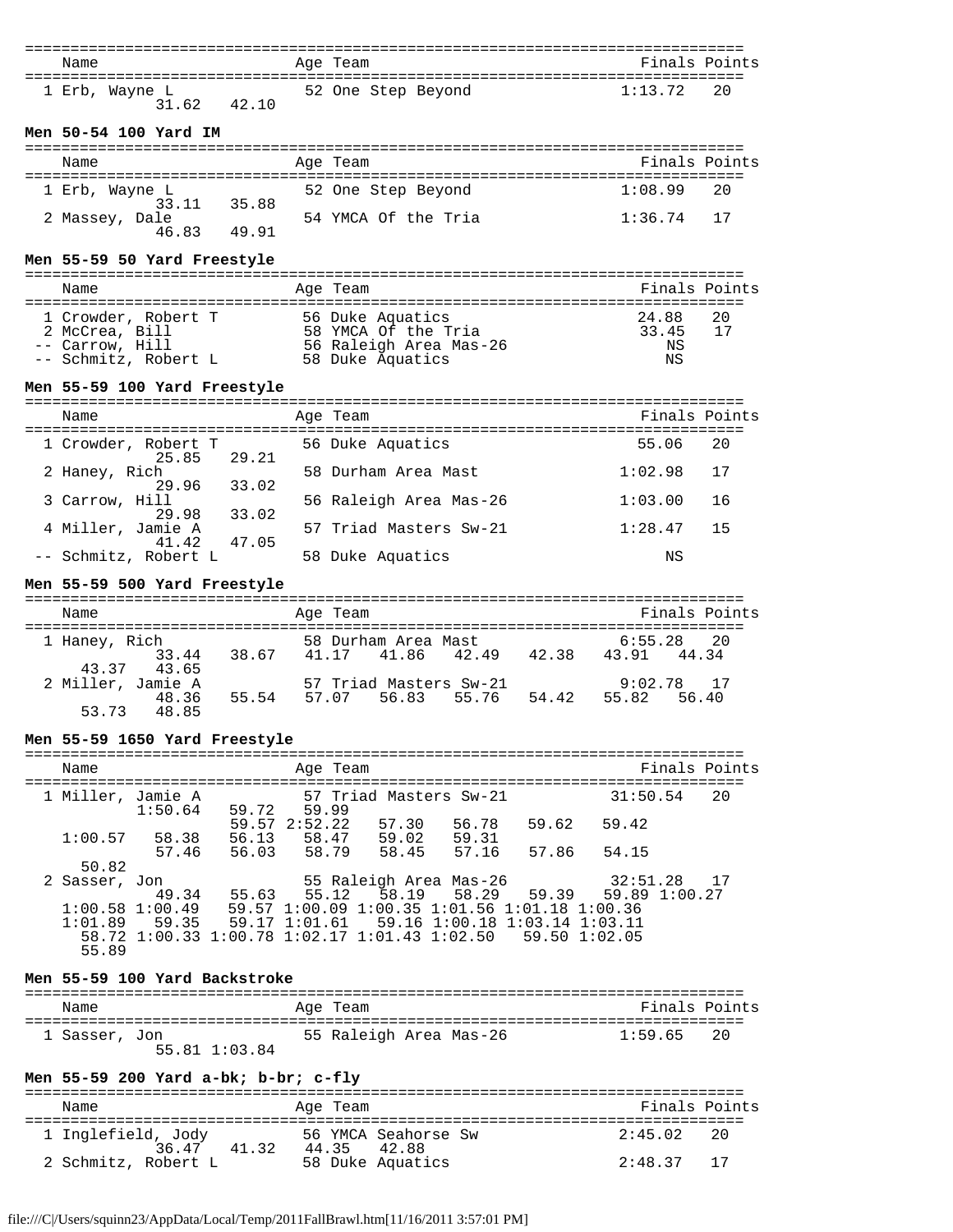|                   | 36.73 | 44.04 | 46.07 41.53                   |            |    |
|-------------------|-------|-------|-------------------------------|------------|----|
| 3 Miller, Jamie A |       |       | 57 Triad Masters Sw-21        | 4:06.07    | 16 |
|                   |       |       | 54.93 1:04.35 1:05.12 1:01.67 |            |    |
| 4 Sasser, Jon     |       |       | 55 Raleigh Area Mas-26        | 4:33.38 15 |    |
|                   |       |       | 59.60 1:08.56 1:13.36 1:11.86 |            |    |

## **Men 55-59 100 Yard Breaststroke**

| Name                         |       | Age Team               | Finals Points   |
|------------------------------|-------|------------------------|-----------------|
| 1 Schmitz, Robert L<br>33.17 | 38.94 | 58 Duke Aquatics       | 1:12.11<br>20   |
| 2 Inglefield, Jody<br>33.83  | 39.99 | 56 YMCA Seahorse Sw    | 1:13.82<br>17   |
| 3 McCrea, Bill<br>44.96      | 50.72 | 58 YMCA Of the Tria    | 1:35.68<br>- 16 |
| 4 Miller, Jamie A<br>49.36   | 55.50 | 57 Triad Masters Sw-21 | 1:44.86<br>15   |

# **Men 55-59 100 Yard Butterfly**

| Name                  |       | Age Team               | Finals Points   |
|-----------------------|-------|------------------------|-----------------|
| 1 Haney, Rich<br>3589 | 46.00 | 58 Durham Area Mast    | 1:21.89<br>- 20 |
| -- Carrow, Hill       |       | 56 Raleigh Area Mas-26 | ΝS              |

# **Men 55-59 100 Yard IM**

| Name                 | Age Team               | Finals Points |
|----------------------|------------------------|---------------|
| 1 Inglefield, Jody   | 56 YMCA Seahorse Sw    | 1:08.06       |
| 31.76                | 36.30                  | - 20          |
| 2 Carrow, Hill       | 56 Raleigh Area Mas-26 | 17            |
| 33.44                | 37.88                  | 1:11.32       |
| 3 McCrea, Bill       | 58 YMCA Of the Tria    | 1:32.07       |
| 46.24                | 45.83                  | - 16          |
| -- Schmitz, Robert L | 58 Duke Aquatics       | ΝS            |

# **Men 60-64 50 Yard Freestyle**

| Name                                    |  | Age Team                                      | Finals Points  |    |
|-----------------------------------------|--|-----------------------------------------------|----------------|----|
| 1 Chapman, Gerry M<br>2 Borrero, Fredie |  | 60 Greensboro Commu<br>64 North Carolina M-13 | 27.28<br>34 29 | 20 |

### **Men 60-64 100 Yard Freestyle**

| Name               |       |       |  | Age Team               | Finals Points |    |  |
|--------------------|-------|-------|--|------------------------|---------------|----|--|
| 1 Chapman, Gerry M | 30.08 | 33.08 |  | 60 Greensboro Commu    | 1:03.16       | 20 |  |
| 2 Borrero, Fredie  | 36.42 | 40.82 |  | 64 North Carolina M-13 | $1:17.24$ 17  |    |  |

## **Men 60-64 200 Yard a-bk; b-br; c-fly**

| Name               | Age Team                                                | Finals Points |
|--------------------|---------------------------------------------------------|---------------|
| -- Borrero, Fredie | 64 North Carolina M-13<br>50.07 1:00.28 1:03.31 1:01.76 | DΟ            |

## **Men 60-64 100 Yard IM**

| Name               |       |      | Age Team            | Finals Points |     |
|--------------------|-------|------|---------------------|---------------|-----|
| 1 Chapman, Gerry M | 32.91 | 3834 | 60 Greensboro Commu | 1:11.25       | 2.0 |

## **Men 65-69 50 Yard Freestyle**

| Name                              | Age Team                                     | Finals Points |      |
|-----------------------------------|----------------------------------------------|---------------|------|
| 1 Brown, Bill<br>2 Gadol, Louis C | 65 Greenville Swim<br>69 Asheville Master-15 | 30.06<br>3392 | - 20 |

# **Men 65-69 100 Yard Freestyle**

| --   | --------------------------------- | . <u>.</u><br>---             |
|------|-----------------------------------|-------------------------------|
| Name | ົຕ≏<br>A                          | –<br>$\sim$ $\sim$<br>~<br>ہں |
| $ -$ |                                   |                               |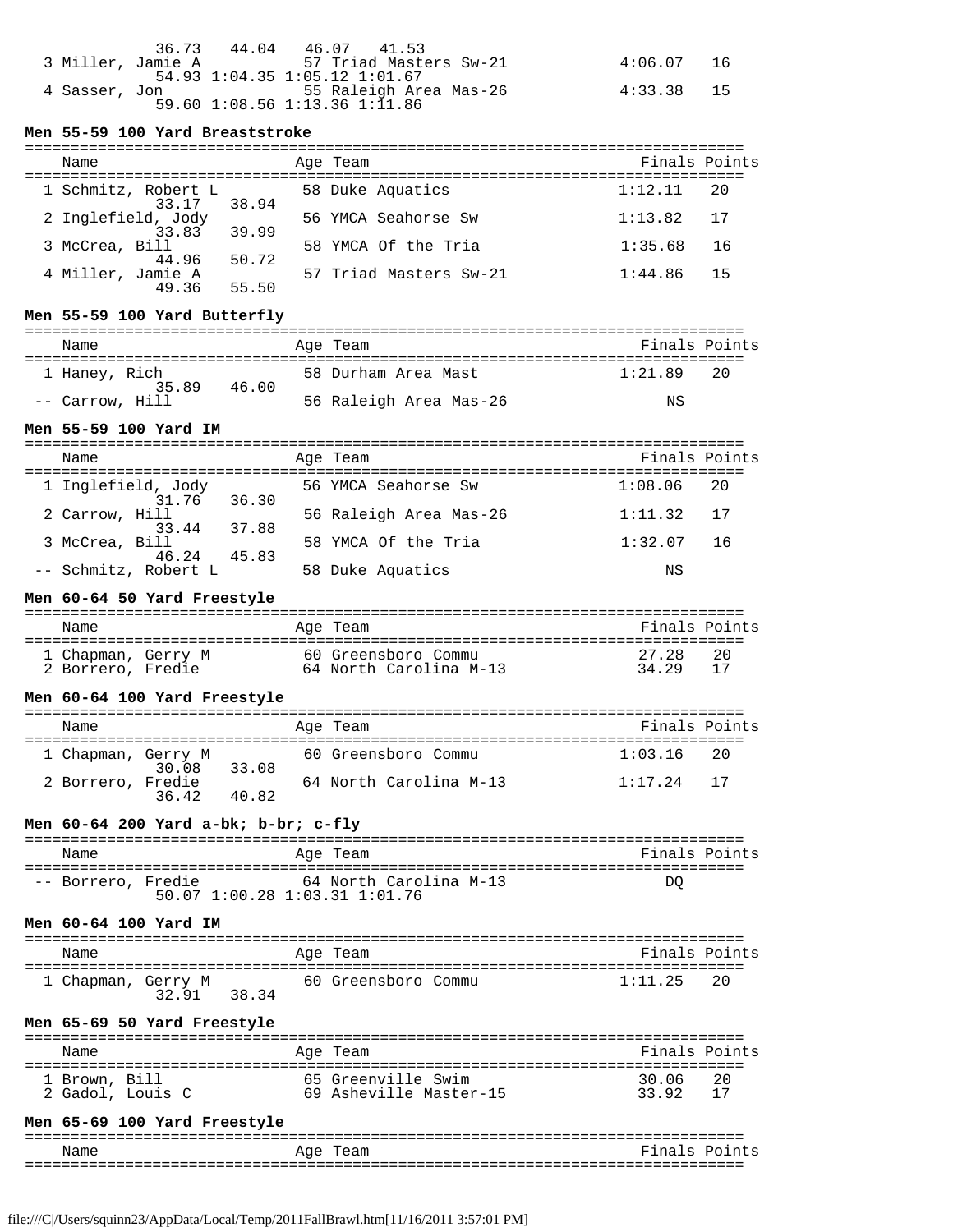| 1 Brown, Bill             |       | 65 Greenville Swim     | 1:06.85 | - 20 |
|---------------------------|-------|------------------------|---------|------|
| 32.27<br>2 Gadol, Louis C | 34.58 | 69 Asheville Master-15 | 1:21.43 |      |
| 36.70                     | 44.73 |                        |         |      |

#### **Men 65-69 200 Yard Freestyle**

#### =============================================================================== Name Age Team Finals Points =============================================================================== 1 Gadol, Louis C 69 Asheville Master-15 3:06.73 20  $38.03$   $49.31$   $52.88$   $46.51$ 2 Fletcher, Doug <sub>10 se</sub> 69 Raleigh Area Mas-26 3:06.90 17 40.94 48.65 51.21 46.10

## **Men 65-69 500 Yard Freestyle**

| Name                      |                         | Age Team |                                       |       |                  | Finals Points |
|---------------------------|-------------------------|----------|---------------------------------------|-------|------------------|---------------|
| 1 Fletcher, Doug<br>50 40 | 42.28<br>47.69<br>48.96 | 49.44    | 69 Raleigh Area Mas-26<br>50.63 50.30 | 51.38 | 8:13.00<br>51.11 | 20<br>50.81   |

#### **Men 65-69 1650 Yard Freestyle**

| Name                                                 |                                  |                                  | Age Team                         |                                                            |                                  |                                  | Finals Points                                                 |
|------------------------------------------------------|----------------------------------|----------------------------------|----------------------------------|------------------------------------------------------------|----------------------------------|----------------------------------|---------------------------------------------------------------|
| 1 Fletcher, Doug<br>53.26<br>54.20<br>54.72<br>52.87 | 43.01<br>51.00<br>51.73<br>54.45 | 48.92<br>51.72<br>53.63<br>54.32 | 51.51<br>52.51<br>54.20<br>53.84 | 69 Raleigh Area Mas-26<br>52.42<br>51.59<br>53.53<br>53.97 | 51.36<br>51.78<br>54.43<br>54.30 | 52.49<br>52.55<br>52.34<br>53.26 | 28:55.69<br>- 20<br>50.74<br>52.53<br>54.27<br>54.65<br>53.59 |

## **Men 65-69 100 Yard Breaststroke**

| Name |                           |       | Age Team               | Finals Points |    |
|------|---------------------------|-------|------------------------|---------------|----|
|      | 1 Fletcher, Doug<br>45.92 | 51.06 | 69 Raleigh Area Mas-26 | 1:36.98       | 20 |
|      | 2 Gadol, Louis C<br>46.09 | 54.29 | 69 Asheville Master-15 | 1:40.38       | 17 |

## **Men 65-69 100 Yard IM**

| Name |                           |      | Age Team               | Finals Points |    |
|------|---------------------------|------|------------------------|---------------|----|
|      | 1 Gadol, Louis C<br>39 37 | 4783 | 69 Asheville Master-15 | 1:27.20       | 20 |

#### **Men 75-79 50 Yard Freestyle**

| Name             |  | Age Team |                        | Finals Points |      |
|------------------|--|----------|------------------------|---------------|------|
| 1 Barrett, Steve |  |          | 78 North Carolina M-13 | 42.27         | - 20 |

## **Men 75-79 100 Yard Freestyle**

| Name             |       |       | Age Team |                        | Finals Points |     |
|------------------|-------|-------|----------|------------------------|---------------|-----|
| 1 Barrett, Steve | 44.40 | 52.55 |          | 78 North Carolina M-13 | 1:36.95       | 2.0 |

## **Men 75-79 100 Yard Backstroke**

| Name             |               | Age Team |                        | Finals Points |
|------------------|---------------|----------|------------------------|---------------|
| 1 Barrett, Steve | 55.03 1:02.76 |          | 78 North Carolina M-13 | 1:57.79 2.0   |

## **Men 75-79 100 Yard Breaststroke**

| Name             |               | Age Team |                        | Finals Points |      |
|------------------|---------------|----------|------------------------|---------------|------|
| 1 Barrett, Steve | 52.45 1:05.62 |          | 78 North Carolina M-13 | 1:58 07       | - 20 |

### **Men 75-79 100 Yard IM**

| --<br>--               |           | . <u>.</u><br>_ _ _           |
|------------------------|-----------|-------------------------------|
| $\overline{ }$<br>Name | ⊿∼<br>∸∸∼ | –<br>$\sim$ $\sim$<br>~<br>ہر |
| $- -$                  |           |                               |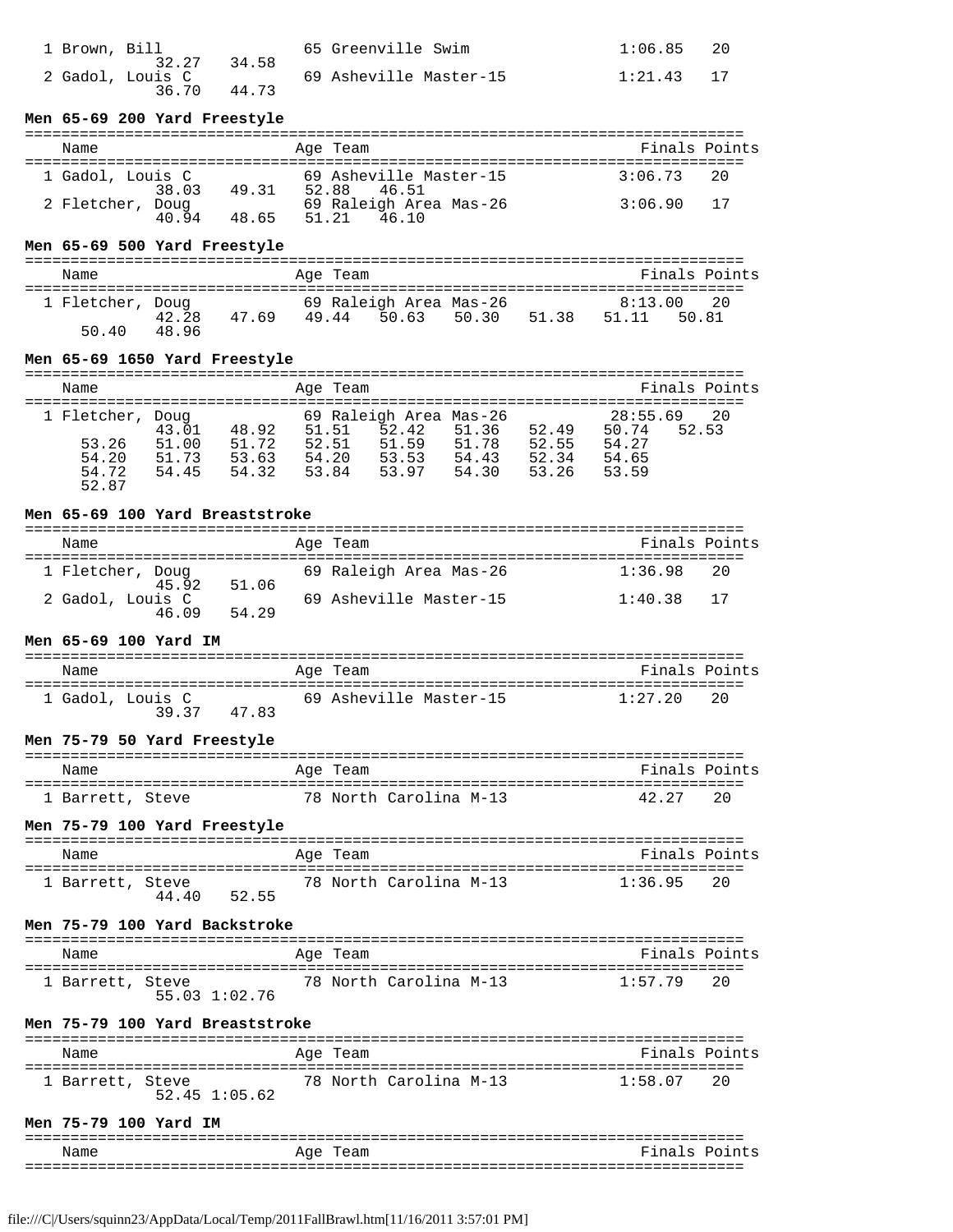# **Mixed 18+ 200 Yard Freestyle Relay**

| Team                                                        |                                                        | Finals Points |
|-------------------------------------------------------------|--------------------------------------------------------|---------------|
| 1 Durham Area Masters Aquatics 'A'                          |                                                        | 1:49.69<br>40 |
| 1) Kretz, Russell A M49                                     | 2) Haney, Rich M58                                     |               |
| 3) Klober, Roland M43                                       | 4) Allen, Benjamin M31                                 |               |
| 26.30<br>28.03<br>30.85                                     | 24.51                                                  |               |
| 2 Durham Area Masters Aquatics 'B'                          |                                                        | 1:53.85<br>34 |
| 1) Adams, Michael M27                                       | 2) Williams, Heidi W42                                 |               |
| 3) Caruth, Nick S M26                                       | 4) Hesler, Rachel A W23                                |               |
| 31.85<br>28.44<br>27.39                                     | 26.17                                                  |               |
| 3 YMCA Of the Triangle Area<br>$'$ B $'$                    |                                                        | 1:56.95<br>32 |
| 1) Barker, Jennifer W35                                     | 2) Long, Sharon L W41                                  |               |
| 3) Sartain, Lee M30                                         | 4) Quattropani, LeeAnne W32                            |               |
| 31.89<br>25.82<br>30.34                                     | 28.90                                                  |               |
| 4 One Step Beyond Cary 'A'                                  |                                                        | 1:57.60<br>30 |
| 1) Colvard, John D M49<br>3) Gaal, Marty M40                | 2) Hoffert, Peggy C W54                                |               |
| 26.19<br>40.20<br>25.10                                     | 4) Erb, Wayne L M52<br>26.11                           |               |
| 5 Durham Area Masters Aquatics 'E'                          |                                                        | 1:58.06<br>28 |
| 1) Keaney, Alice W29                                        | 2) Blue, Laura E W32                                   |               |
| 3) Garnsey, Michelle R W26                                  | 4) Sanchez, Teresa L W31                               |               |
| 29.26<br>30.51<br>29.40                                     | 28.89                                                  |               |
| 6 Greensboro Swimming Associatio 'A'                        |                                                        | 2:00.44<br>26 |
| 1) Quillen, Diane E W48                                     | 2) Covington, Sonya L W42                              |               |
| 3) Burns, Molly J W46                                       | 4) Maycock, Cary W W43                                 |               |
| 30.72 31.41 16.55                                           | 41.76                                                  |               |
| 7 YMCA Of the Triangle Area<br>' A'                         |                                                        | 2:08.27<br>24 |
| 1) McCrea, Bill M58                                         | 2) Hackley, Daniel P M28                               |               |
| 3) Hunn, Meg A W37                                          | 4) Lindquist, Dana W W49                               |               |
| 33.26<br>27.10<br>32.19                                     | 35.72                                                  |               |
| 8 Durham Area Masters Aquatics 'C'                          |                                                        | 2:11.06<br>22 |
| 1) Grego, Sonia W42                                         | 2) Handziuk, Bradley C M24                             |               |
| 3) Iraggi, Stephanie B W23<br>29.82<br>32.35<br>37.78       | 4) Clayton, Teresa W31<br>31.11                        |               |
| 9 Durham Area Masters Aquatics 'D'                          |                                                        | 2:39.74<br>18 |
| 1) Barrell, Sharon M W50                                    | 2) Perryman, Sue W67                                   |               |
| 3) Hovey, Mary Anna W68                                     | 4) Scheib, Kirstie S W42                               |               |
| 49.20 43.60<br>31.97                                        | 34.97                                                  |               |
|                                                             |                                                        |               |
| Mixed 18+ 400 Yard Freestyle Relay                          |                                                        |               |
| Team                                                        |                                                        | Finals Points |
|                                                             |                                                        |               |
| 1 Durham Area Masters Aquatics 'A'                          |                                                        | 4:08.63<br>40 |
| 1) Allen, Benjamin M31                                      | 2) Caruth, Nick S M26                                  |               |
| 3) Garnsey, Michelle R W26                                  | 4) Keaney, Alice W29                                   |               |
| 27.68<br>56.45<br>29.09                                     |                                                        |               |
|                                                             | $1:01.46$ $31.71$ $1:07.98$                            | 30.14 1:02.74 |
| 2 Durham Area Masters Aquatics 'B'                          |                                                        | 4:33.58<br>34 |
| 1) Williams, Heidi W42                                      |                                                        |               |
| 3) Blue, Laura E W32                                        | 2) Iraggi, Stephanie B W23<br>4) Sanchez, Teresa L W31 |               |
| $31.41 \quad 1:04.43$<br>34.16                              | $1:11.42$ 30.25 $1:04.69$                              | 34.48 1:13.04 |
| 3 Durham Area Masters Aquatics 'C'                          |                                                        | 5:04.64<br>32 |
| 1) Grego, Sonia W42                                         | 2) Adams, Michael M27                                  |               |
| 3) Clayton, Teresa W31                                      | 4) Kretz, Russell A M49                                |               |
| 39.80 1:24.86<br>15.25                                      | 34.60<br>40.85 2:01.22                                 | 29.42 1:03.96 |
| 4 Durham Area Masters Aquatics<br>'D'                       |                                                        | 5:52.95<br>30 |
| 1) Barrell, Sharon M W50                                    | 2) Haney, Rich M58                                     |               |
| 3) Perryman, Sue W67<br>52.98 1:50.92<br>15.37              | 4) Hovey, Mary Anna W68<br>46.82                       |               |
|                                                             | 56.75 2:06.34                                          | 31.09 1:08.87 |
| Mixed 18+ 200 Yard Medley Relay                             |                                                        |               |
|                                                             |                                                        |               |
| Team                                                        |                                                        | Finals Points |
|                                                             |                                                        | 40            |
| 1 Fort Bragg Masters 'A'                                    |                                                        | 2:07.32       |
| 1) Glenister, Roland T M24                                  | 2) Dotson, Laura W41                                   |               |
| 3) Siegele, Jessica W28<br>35.47<br>27.79                   | 4) Rennecker, Lizabeth S W27<br>34.67                  |               |
| 29.39                                                       |                                                        | 2:14.65<br>34 |
| 2 One Step Beyond Cary 'A'                                  | 2) Erb, Wayne L M52                                    |               |
| 1) Weeks-Honnold, Heather L W38<br>3) Robbins, Mary W27     | 4) Staub, Heidi L W42                                  |               |
| 35.14<br>33.20<br>35.36                                     | 30.95                                                  |               |
| 3 YMCA Of the Triangle Area<br>'A'<br>1) Long, Sharon L W41 | 2) Hackley, Daniel P M28                               | 2:18.25<br>32 |

3) Selema, Frances W30 4) Hunn, Meg A W37